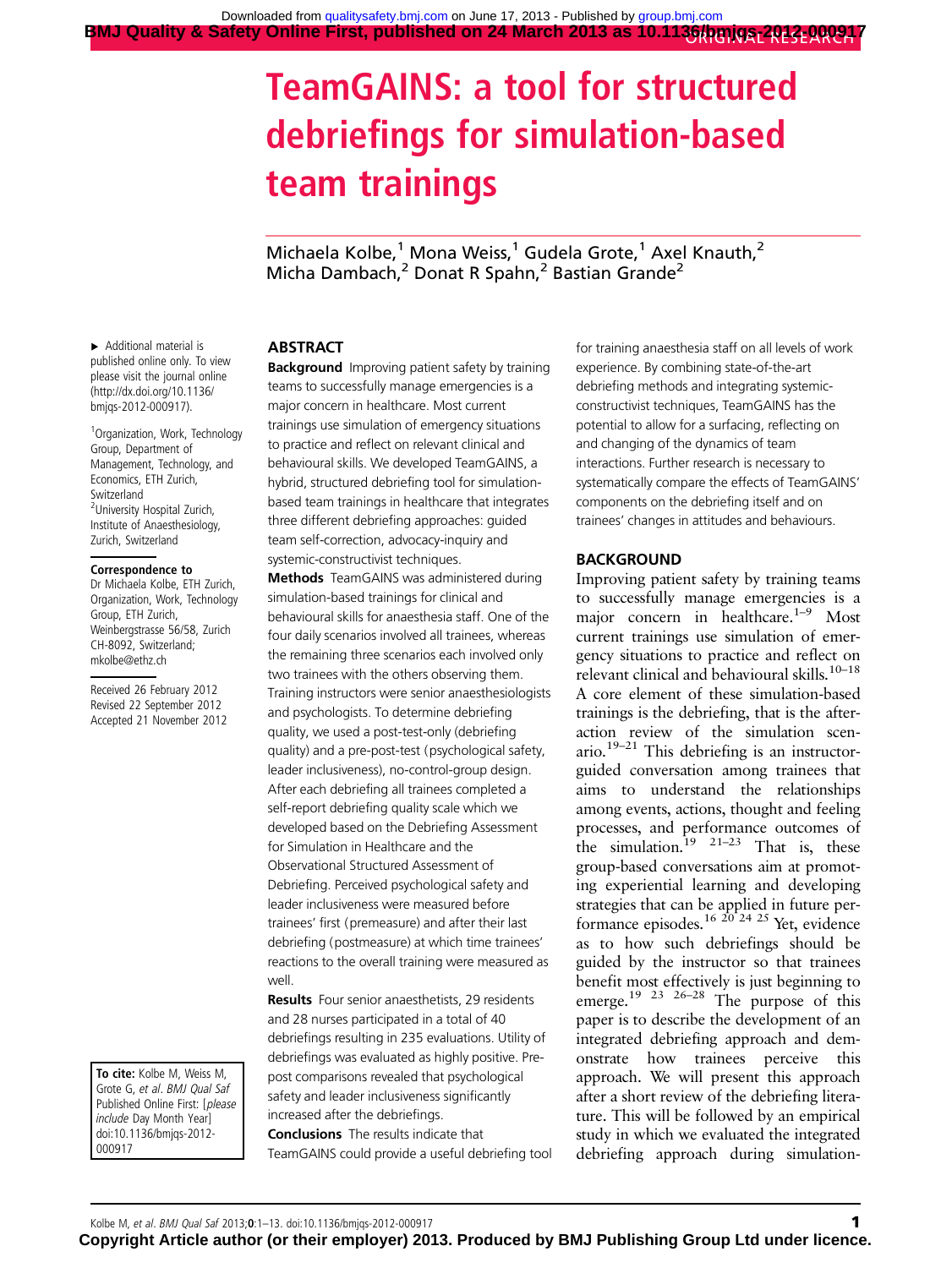based trainings of clinical and behavioural skills for anaesthesia teams.

# DEBRIEFINGS IN SIMULATION-BASED TRAININGS

The potential of debriefings for success or failure of simulation-based trainings is not yet fully explored.<sup>29</sup> <sup>30</sup> Three important trends in the literature on debriefings suggest avenues for enhancements to existing debriefing techniques.

First, the degree to which debriefings should be instructor-guided or learner-guided is an area of debate. For example, there is growing recognition that trainees are aware of behavioural processes such as teamwork and communication and benefit more from being supported in articulating, exploring and learning from these processes rather than from being merely taught how well they worked as a team or how poorly they communicated.<sup>29</sup> <sup>31</sup> However, the role of the instructor in surfacing and changing these processes and mental models is crucial.<sup>19</sup>

Second, there is growing recognition that conducting good debriefings requires skills to elicit and support trainees' understanding of the processes that took place in the simulated scenario—skills in which instructors should be trained.16 29 31 32

Third, best practices for conducting debriefings have been suggested.<sup>22 28 29 31-33</sup> They include the creation of a supportive learning environment, the training of instructors and the focus on few but critical performance issues during the debriefing process.<sup>22 34</sup> More specifically, debriefing techniques have been developed that provide instructors with structure and techniques for effective debriefings. We consider three of them as particularly promising: (1) guided team self-correction,  $35$  (2) advocacy-inquiry<sup>19</sup> and (3) systemic-constructivist techniques.<sup>36</sup> We will briefly describe them in the following and explain why we regard them as useful in simulations-based trainings in healthcare.

The first approach, guided team self-correction, provides structure and specific techniques aiming at self-correction of the team.<sup>35</sup> The debriefing is organised around a prespecified model containing relevant teamwork skills. Following this model, an instructor asks the team to describe positive and negative instances of their performance during simulation that illustrate the components of the model (eg, 'Give me an example of when priorities were clearly and appropriately stated.').<sup>35</sup> Thereby, a critical and systematic self-analysis of the trainees is fostered while the instructor takes a non-judgmental and neutral position. Still, the instructor can share his/her own opinion and observations but s/he is taught to wait until the team members have offered their input (Smith-Jentsch, personal communication, 2012).

The second approach, advocacy-inquiry, combines feedback and reflective practice.<sup>19</sup>  $37^{\degree}$  38<sup> $\degree$ </sup>It is more instructor-led than guided team self-correction and

offers an approach for expert judgment by deliberately voicing performance gaps and questioning trainees' respective taken-for-granted assumptions and mental routines.<sup>19</sup> The approach asks instructors and learners to be transparent about their thought processes. For example, an instructor would say 'I saw you re-attempting to intubate using the laryngoscope three times in a row, each time it turned out unsuccessful. I think that you could have intubated faster by using another device such as the Laryngeal Mask or Bag Mask Ventilation. So I am wondering what was on your mind?'

The third approach, systemic-constructivist debriefing, is based on family systems theory and constructivism as they are used in systemic therapy.<sup>36 39 40</sup> It has only very recently been introduced as a promising debriefing approach and has received little attention so far.<sup>36</sup> In its core, systemic therapy focuses on individuals within their systems, that is, it looks at patterns and dynamics of interactions and relationships rather than on isolated individual behaviour. $41$ Therefore, using techniques of systemic therapy seems promising for exploring the relationships among events, actions and performance outcomes of the simulation—which is the main purpose of the debriefing. Prominent examples of systemic techniques are circular questions and the Reflecting Team.

Circular questions aim at exploring a dyadic relationship as it is seen by a third person by inviting the third person to describe the relationship of two others in their presence. $42\frac{42}{3}$  For example, the instructor may ask the nurse: 'What did the senior physician do when she entered the operating room (OR) and how did the resident physician react to that?' Thus, circular questions ask trainees to circle back and comment from an outside perspective on an interaction in which they took part. It allows people within a team to track team behaviour patterns, generate new information and foster perspective taking in the debriefing. Circular questions mostly look at specific interactions in terms of differences in behaviour and not in terms of characteristics supposedly intrinsic to the individual.<sup>42</sup> Thereby, they provide a suitable means to discuss how the context had 'made someone do something' and to reflect on the correspondence bias, that is 'the tendency to draw inferences about a person's unique and enduring dispositions from behaviours that can be entirely explained by the situation in which they occur'. (ref.  $4\frac{4}{3}$ , p. 21)

The Reflecting Team,  $40\frac{45}{15}$  as used in family therapy, usually consists of members of the clinical team who would observe the clinical interview through a one-way screen. During an interview mid-session break, they would comment on the interview process in a positive, respectful and non-accusatory language (eg, highlighting strengths of the family, offering different explanations for behaviours, suggesting new possibilities for problem solution) while the family and the interviewing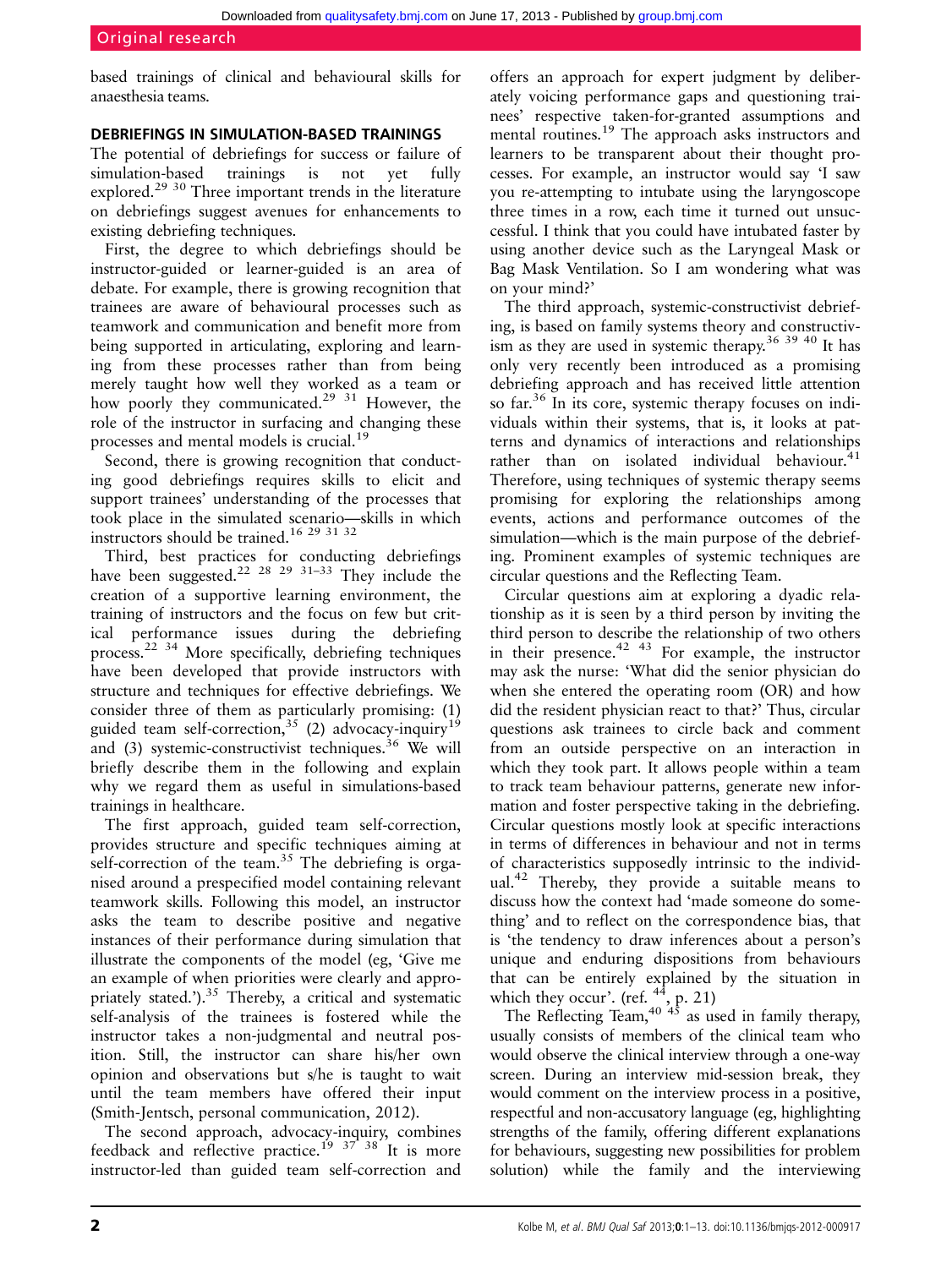therapists listen to them.<sup>40</sup> That is, the Reflecting Team is collaborative in nature, builds on pre-existing strengths and offers not-yet-thought-of understandings of what has been defined as problematic and how it can be dealt with.40 46 It has already been successfully used for teaching clinical skills to family practice residents.<sup>47</sup> In many simulation-based team trainings only some of the trainees participate in one scenario at a time while the remaining trainees and the instructors observe them from another room via synchronised video broadcast. Thus, the remaining two groups would constitute a Reflecting Team during the debriefing and discuss how the events, actions and performance outcomes of the simulation could have been interrelated and even generate new possible solutions for crisis management.<sup>36</sup> Thus, in the debriefing they could provide a useful resource of information for those trainees who had participated in the simulation and could therefore be systematically involved in the reflection process.

As these three debriefing approaches—guided team self-correction, advocacy-inquiry and systemicconstructivist debriefing—each have genuine and particular advantages (see online supplementary table 1), we think that combining them into a hybrid debriefing tool, namely TeamGAINS (Guided team selfcorrection, Advocacy-Inquiry, Systemic-constructivist), would contribute to realising the full potential of the debriefing. TeamGAINS would allow for using elements of each of the approaches in an integrative and adapted fashion.

For example, from our perspective guided team selfcorrection may be particularly useful when a generic, prescriptive expert model of teamwork is the learning objective, whereas advocacy-inquiry may be especially useful for sharing one's point of view and for exploring individual frames, while systemic-constructivist techniques may be useful for surfacing and changing the dynamics of team interactions. For instance, when one team member starts complaining about his or her colleague, using a solution-oriented, circular question of systemic debriefing could substitute an open inquiry and redirect the conversation in a constructive mode that explicitly addresses the interaction between the team members (eg, 'What would she have needed from him in that situation?').<sup>48</sup> Likewise, if the learning objective was 'preventing fixation errors', 49 observer-perspective circular questions $50$  could be used for surfacing how fixation can be noticed and changed, for example, 'I would like to talk about fixation errors. Let's assume, hypothetically, your colleague would get fixated. I am wondering how you would recognise it? (…) What are your thoughts on what your colleague may need from you to get out of this fixation?' Precisely how the three approaches should be used together cannot and should not be standardised because it is a function of the instructors' experience, the trainee's experience, and the learning objectives of the simulated case.<sup>29</sup> However, we

propose that they complement each other and suggest situations in which the use of one of the three approaches may be particularly indicated based on its special advantages (see online supplementary table 1, supplementary figure 1).

In the following, we will introduce a debriefing structure that combines the advantages of guided team self-correction, advocacy-inquiry and the systemicconstructivist approach. Based on previous debriefing work,<sup>19 21 22 27 35-37 51-57</sup> we have developed this debriefing structure for trainings aiming at teaching clinical as well as behavioural skills as we think they should best be trained integratively.<sup>20</sup>

# TEAMGAINS: THE INTEGRATED APPROACH FOR STRUCTURED DEBRIEFINGS

# Debriefing content

The contents of the debriefing are the clinical and behavioural skills required in the simulated task. For example, if an unexpected difficult intubation is simulated, the clinical skills rely on guidelines for managing unanticipated difficult airways<sup>58</sup> and the behavioural skills rely on those cognitive and social skills that are particularly required in that situation (eg, call for help early, prevent and recognise fixation errors, re-evaluate the situation). Task analysis is used for determining what clinical and behavioural skills are required throughout the scenario.<sup>59</sup> A list of 10 general behavioural skills which we adopted from Crisis Resource Management (CRM) principles suggested by Gaba et al,<sup>14 60</sup> Fletcher et al,<sup>7</sup> and empirical research on teamwork in anaesthesia<sup>61 62</sup> is introduced in the simulation pre-briefing and displayed visibly in the debriefing room (table 1). That is, the clinical and behavioural skills serve as an expert model around which the debriefing is organised.<sup>63</sup>

# Debriefing procedure

To discuss clinical and behavioural skills, each debriefing is facilitated by a senior anaesthesiologist and a psychologist. Using the videotaped performance during the simulated scenario, they guide the

Table 1 Trained Crisis Resource Management principles

| ς | 'Situation' | 1  | Know the environment                                                  |
|---|-------------|----|-----------------------------------------------------------------------|
|   |             | 2  | Distribute the task load and call for help early                      |
| Α | 'All        | 3  | Exercise leadership and followership                                  |
|   | together'   | 4  | Communicate effectively                                               |
| F | 'Fly ahead' | 5  | Anticipate and plan                                                   |
|   |             | 6  | Use all available information                                         |
|   |             | 7  | Prevent and recognise fixation errors, cross-check                    |
| F | 'Fvaluate'  | 8  | Re-evaluate the situation and adapt priorities<br>('10 s for 10 min') |
|   |             | 9  | Use cognitive aids                                                    |
|   |             | 10 | Speak up                                                              |

Note. CRM-Principles adopted from Gaba et  $al$ ,  $14^{460}$  Fletcher et  $al$ , and empirical research on teamwork in anaesthesia.<sup>61 62</sup>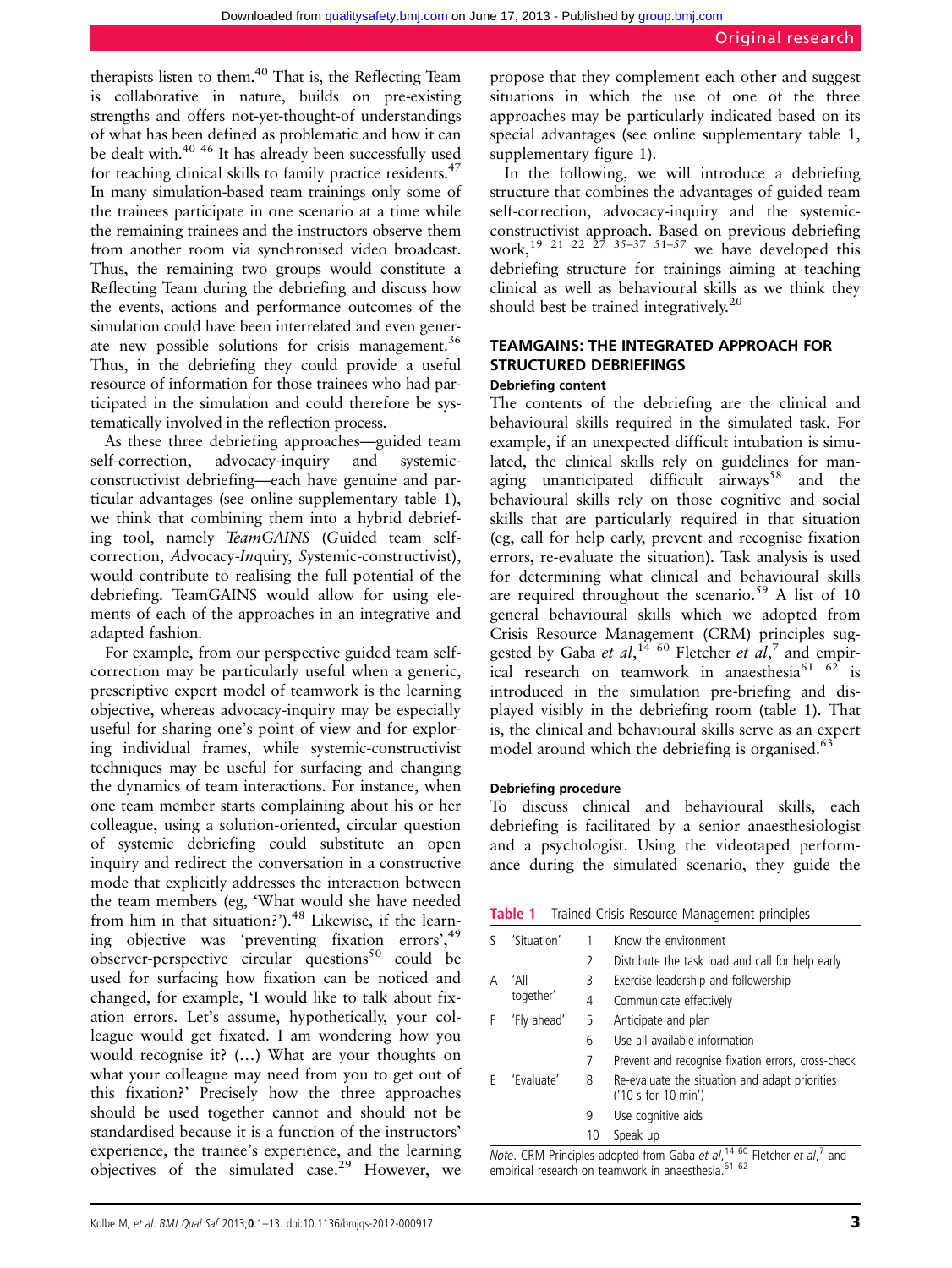debriefing by following the six steps described next. With these steps we follow excellent previous recommendations on the optimal flow of debriefings.<sup>21</sup> <sup>22</sup> <sup>27</sup> <sup>36</sup> <sup>37</sup> <sup>51–57</sup> All steps, including examples of instructors' communication and sources in the debriefing literature, are also shown in table 2. Online supplementary figure 1 provides a guide as to how to combine guided team self-correction, advocacy-inquiry and systemic-constructivist techniques.

In Step 1, the instructors announce that each debriefing begins with an initial round in which everyone can describe their feelings and reactions during the simulation.<sup>27 36 37 51 55 56</sup> The instructors then start off asking each scenario participant 'How did you feel?' This open-ended, narrative question usually invites a brief statement about perceptions, emotions and cognitions the trainees experienced during the simulation. One goal of this step is to allow each trainee to release the tension built up during the scenario and to enable them to concentrate on an unemotional reflection of their actions during the further debriefing. Another goal of this step is to obtain information about what mattered to the trainees during the case.<sup>37</sup> The instructors merely acknowledge but do not comment on the trainees' answers. If the trainees' comments refer to specific clinical and behavioural skills, the instructors would explain that these were important aspects that would be taken up in the following discussion. By the end of Step 1, each trainee should feel 'ready for reflection'.

In Step 2, the clinical part of the scenario is discussed.<sup>27</sup> 36<sup>52 56</sup> The goal of this step is to establish a thorough understanding of the clinical procedures and medical problems involved in the scenario. Usually, the anaesthesiologist-instructor starts off with asking: 'what happened?', which is followed by the trainees discussing the simulated medical problem. The anaesthesiologist-instructor then provides more detailed case information and, if possible, for the purpose of normalisation<sup>64</sup> and demonstration of his/her willingness to take an interpersonal risk<sup>19 65</sup> shares a brief personal story with respect to the case and his/her reactions to it. Guided team self-correction, advocacy-inquiry and systemic-constructivist techniques are then used as shown in table 2 and online supplementary table 1. By the end of Step 2, the medical problem involved in the scenario and the required clinical procedures should be sufficiently understood. As a result, false or insufficient medical knowledge is detected and revised.

In Step 3, the instructors establish a transfer from simulation to reality.<sup>27 36 52 66</sup> The goal of this step is to explicitly link the phenomena of the simulated scenario to the real clinical work.

In Step 4, the instructors reintroduce the expert model and initiate a systematic discussion about the behavioural skills and their relationship to clinical performance. $37$   $51$   $52$   $55$   $56$  The goal of this step is to

establish a thorough understanding of how the behavioural skills, team processes, clinical procedures and performance outcomes of the scenario were interlinked. Again, guided team self-correction, advocacy-inquiry and systemic-constructivist techniques are used as shown in table 2. If available, the instructors also initiate linking the aspects mentioned by the trainees in Step 1 to the respective behavioural skills.

In Step 5, the instructors initiate a summary of the debriefing.<sup>27 37 51 55 56</sup> The goal of this step is to allow the trainees to develop a clear learning experience from the scenario.

In Step 6, we submit that clinical skills could be practiced again if required, that is, either if the instructors have perceived a performance gap or if the trainees explicitly wish to practise it.<sup> $67$  68</sup> For example, the instructor demonstrates the intubation via the Intubating Laryngeal Mask or the correct use of the defibrillator and the trainees subsequently practise this procedure under supervision.

We applied and evaluated the integrated debriefing approach during a simulation-based training for clinical and behavioural skills in anaesthesia. Ideally, an evaluation design would include measures of a potential increase and transfer of skills and of an impact on actual results (eg, team performance).<sup>69</sup> However, it has also been acknowledged that conducting evaluations in the field is difficult and simpler evaluation designs have been suggested.<sup>70 71</sup> In this study, we used a post-test-only no control group design to gain first insights into the usefulness of TeamGAINS by applying a self-report debriefing quality scale. To test the convergent validity of this scale we assessed trainees' overall reaction to the training. In addition, we used a pre-post no control group design to explore how using TeamGAINS during a simulation-based course would relate to psychological safety and leader inclusiveness two concepts which are critical for team performance, organisational learning and patient safety.<sup>65</sup> 72 73 Psychological safety is the shared belief held by team members that they are safe for interpersonal risk taking.65 As TeamGAINS should provide trainees with the opportunity to openly discuss task work and teamwork, we assumed that perceived psychological safety would increase during the training day. Leader inclusiveness describes the degree to which team members feel that the team leader includes them in relevant decisions and actions.72 As particularly the systemic-constructivist techniques of TeamGAINS aim at surfacing and changing behaviour as a dynamic, interactive phenomenon of mutual influence among individuals (see table 2 and online supplementary table 1) and at adaptive leadership within the team, we assumed that perceived leader inclusiveness would increase during the training day as well. Measuring how psychological safety and leader inclusiveness as two relevant team-related attitudes change via trainings is an important aspect of training evaluation.<sup>7 69 70</sup>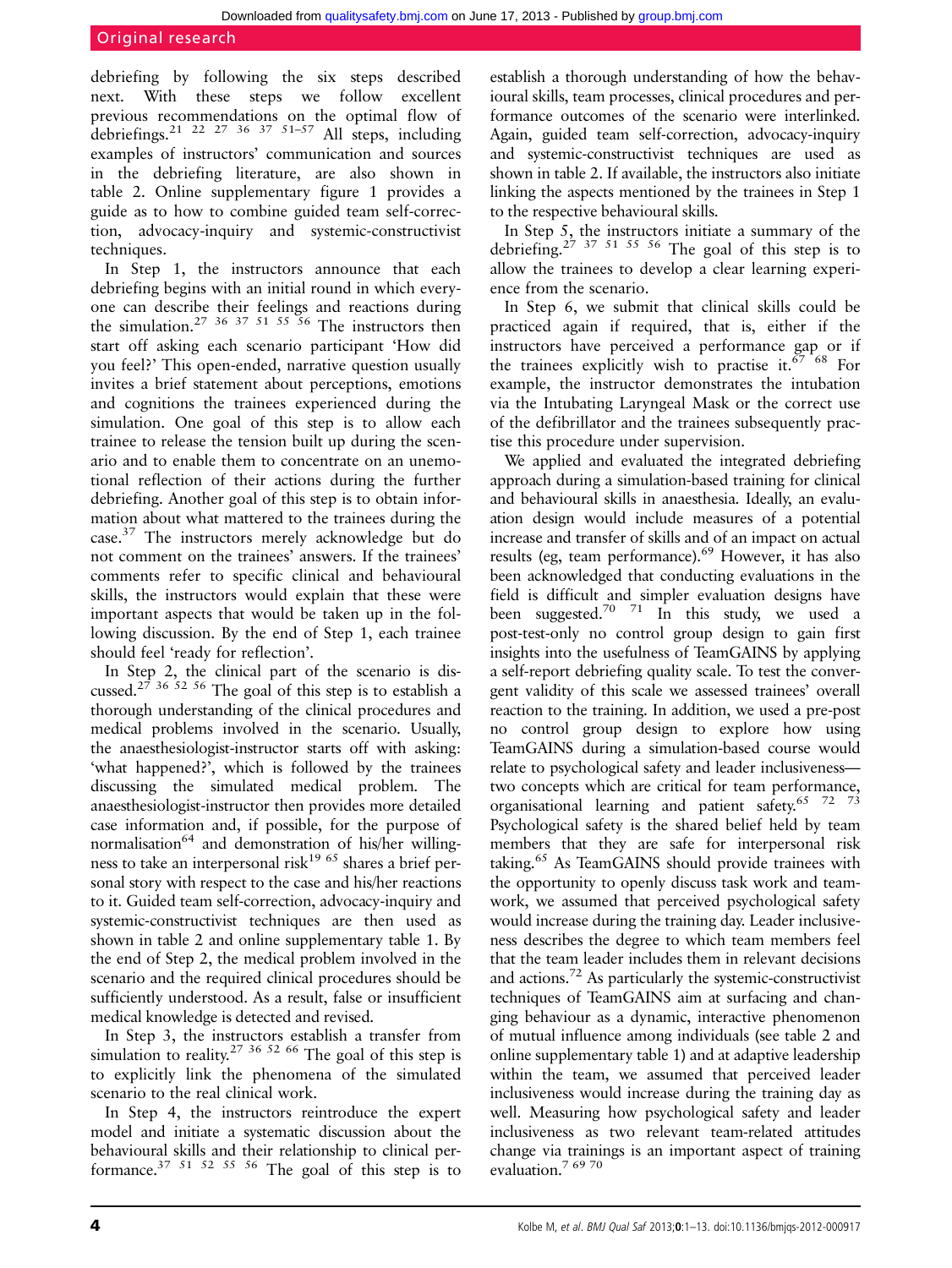Table 2 Guided team self-correction, Advocacy-Inquiry, Systemic-constructivist: the integrated approach for structured debriefings

| <b>Step</b>                                                                                                                                       | Instructor's method                                                                           | <b>Examples of instructor's communication</b>                                                                                                                                                                                                                                                                                                                                                         | <b>Sample sources</b><br>for debriefing<br>step |
|---------------------------------------------------------------------------------------------------------------------------------------------------|-----------------------------------------------------------------------------------------------|-------------------------------------------------------------------------------------------------------------------------------------------------------------------------------------------------------------------------------------------------------------------------------------------------------------------------------------------------------------------------------------------------------|-------------------------------------------------|
| 1. Reactions                                                                                                                                      | Narrative question                                                                            | 'How did you feel?', 'How was it for you?'                                                                                                                                                                                                                                                                                                                                                            | 27 36 37 51 55 56                               |
| 2. Debriefing the clinical part of the<br>scenario, clarify clinical questions, allow<br>for understanding the appropriate clinical<br>procedures | Narrative question<br>Advocacy-inquiry                                                        | 'What happened?'<br>'I would like to talk about intubation<br>procedures. I saw you re-attempting to intubate<br>using the laryngoscope three times in a row,<br>each time it turned out unsuccessful. I think that<br>you could have intubated faster by using another<br>device such as the Laryngeal Mask or Bag Mask<br>Ventilation. So, I am wondering what was on<br>your mind in that moment?' | 27 36 52 56                                     |
|                                                                                                                                                   | Guided team self-correction                                                                   | 'What alternative device could you have used for<br>intubation?'                                                                                                                                                                                                                                                                                                                                      |                                                 |
|                                                                                                                                                   | Systemic-constructivist approach:<br>circular question                                        | (to the nurse) 'If a senior anaesthesiologist had<br>been present at this moment, what would he/<br>she have recommend to the resident?'                                                                                                                                                                                                                                                              |                                                 |
| 3. Transfer from simulation to reality                                                                                                            | Narrative question                                                                            | 'What aspects of this scenario are familiar to<br>you from your 'real' work? What similar<br>situations have you already experienced?'                                                                                                                                                                                                                                                                | 27 36 52 66                                     |
| 4. Reintroduce the expert model,<br>systematically discuss the behavioural<br>skills and their relationship to clinical<br>outcomes               | Guided team self-correction: elicit<br>reflection about positive behaviour                    | 'Let's go on to CRM-Principle 5: anticipation<br>and planning. Give me an example of a situation<br>where you anticipated a potential complication.<br>What did you do?'                                                                                                                                                                                                                              | 37 50 - 52 55 56                                |
|                                                                                                                                                   | Systemic question (elicitation<br>meaning of behaviour)<br>Advocacy-inquiry (using the video) | 'Having anticipated the potential complication-<br>how did this help you later on?'<br>'Let's talk about shared planning. During that<br>situation I saw you working very quietly together<br>and I was concerned whether each of you knew<br>about each other's plan for the next step. What<br>was on your mind?' () (to nurse) 'What did                                                           |                                                 |
|                                                                                                                                                   | Circular question                                                                             | you know about her plan in that situation?'<br>(Turning to resident) How could it have been<br>useful for him to know what you were about to<br>do and what you needed?' $( \ldots )$                                                                                                                                                                                                                 |                                                 |
|                                                                                                                                                   | Guided team self-correction: elicit<br>reflection about positive behaviour                    | 'As heard earlier, rising voice when in doubt can<br>be life-saving in anaesthesia. It is also one of<br>the 10 CRM principles. Describe an instance                                                                                                                                                                                                                                                  |                                                 |
|                                                                                                                                                   | Advocacy-inquiry (using the video)                                                            | when one of you spoke up'.<br>'In that situation my impression is that you are<br>not OK with what he is doing. I was concerned<br>that you would not let him know this and that<br>he would proceed giving the wrong medication<br>dose. What was on your mind?'                                                                                                                                     |                                                 |
|                                                                                                                                                   | Observer-perspective, circular<br>questions using the Reflecting<br>Team                      | (to trainees who have observed the scenario)<br>'What do you think she might have needed from<br>him to speak up in that situation?'                                                                                                                                                                                                                                                                  |                                                 |
| 5. Summarise learning experience and<br>finish debriefing                                                                                         | Inquiry<br>Circular question                                                                  | 'Which of the CRM-Principles do you consider<br>most important after that simulation?'<br>'Overall, if inexperienced anaesthesia residents<br>and nurses had watched you during the<br>scenario, what could they have learned from<br>you?'                                                                                                                                                           | 27 37 51 55 56                                  |
| 6. If required, improve clinical skills                                                                                                           | Practice clinical skills that were not<br>optimally performed during the<br>simulation        | Supervised practice of using the defibrillator                                                                                                                                                                                                                                                                                                                                                        | 67 68                                           |

CRM, Crisis Resource Management.

## METHODS

The study was approved by the Ethics Committee of the Canton Zurich, Switzerland. Written consent was obtained from all study trainees.

# Setting

The debriefing was administered during a full-day simulation-based training course. The course was designed as combined clinical and behavioural skills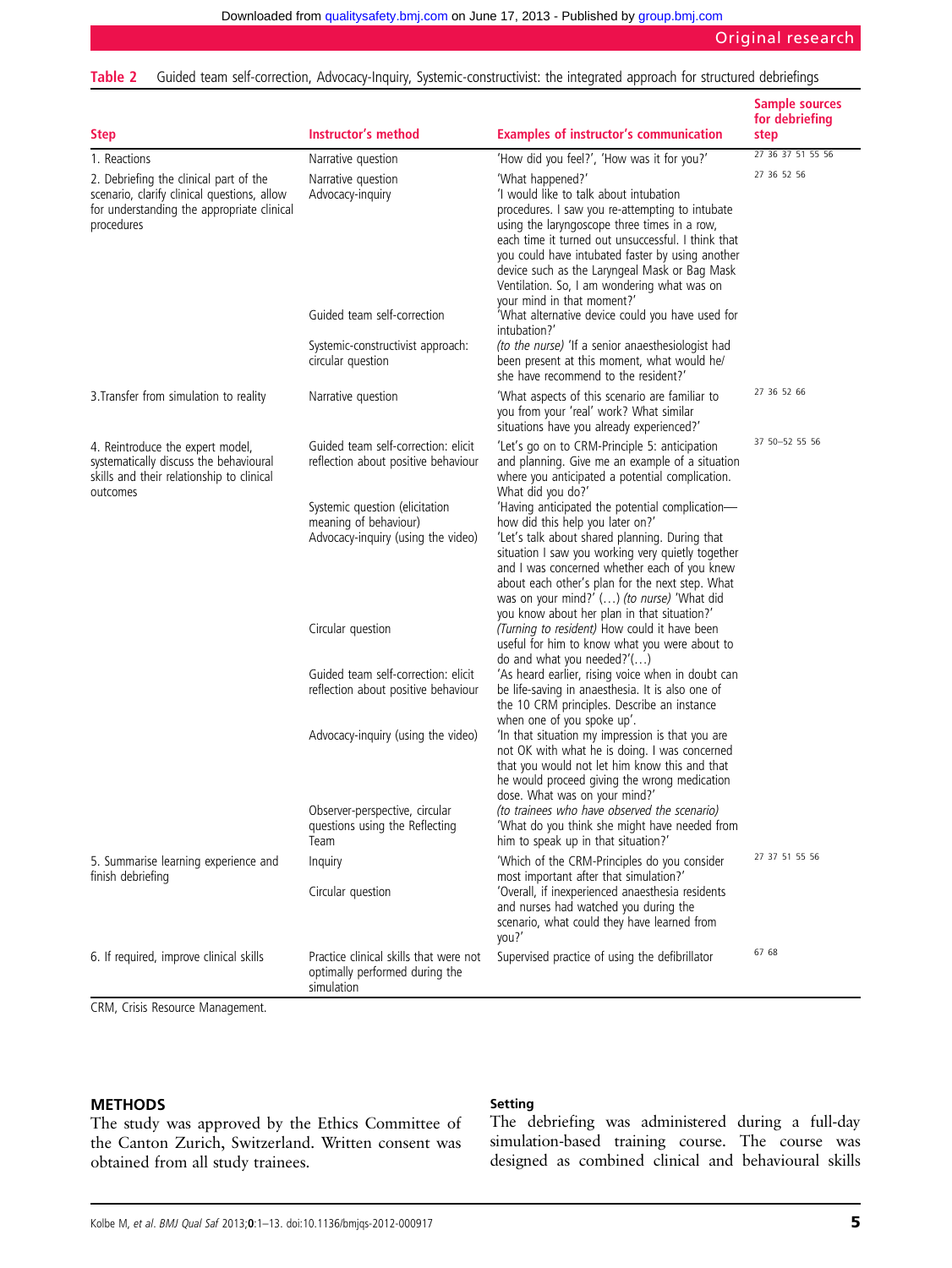

Figure 1 Overview of the training procedure for each day following a detailed introduction and familiarisation with the simulation environment.

training for anaesthesia staff (doctors and nurses). It took place in the newly built simulation centre of a Swiss teaching hospital equipped with the SimMan, a full-scale patient simulator (Laerdal, Starvanger, Norway). Training instructors were two senior anaesthesiologists, one experienced anaesthesia resident whose promotion to senior anaesthesiologist was imminent and two psychologists specialised in human factors and debriefing techniques. All debriefers were intermediate simulation faculty and had, together, more than 500 h of debriefing experience. Together they had conducted debriefings in the development phase of TeamGAINS and were familiar with its structure. The first author, who has a background in systemic family therapy and is very familiar with the systemic-constructivist technique, was present during all debriefings and monitored the correct use of TeamGAINS. Each debriefing was led in a co-debriefing setting by one senior anaesthesiologist and one psychologist with the experienced anaesthesia resident as additional support when available.

Each day, three resident physicians and three anaesthesia nurses participated in the training. On three training days, a senior anaesthesiologist joined them in the training. Figure 1 provides an overview of the training procedure and trainees. The entire study period involved 10 training days. The training day consisted of an introduction into CRM and into clinical and behavioural skills, of a familiarisation with the SimMan, and of four simulated scenarios and subsequent debriefings. All simulated scenarios involved unexpected critical events such as difficult intubation, cardiac arrest or tension pneumothorax in order to simulate crisis management and to increase clinical and behavioural skills requirement. Each day, the first scenario consisted of a very complex scenario (ie, pregnant woman with a polytrauma) which involved the participation of all trainees and served as 'de-freezer' for reducing trainees' fears of being observed in the simulator. The subsequent three scenarios each involved only two trainees (ie, one resident, one nurse) while the remaining trainees observed them from the debriefing room via synchronised video broadcast. That is, three two-person teams each participated in a different scenario that lasted approximately 20 min. Figure 2 provides an

overview of the simulation training setting. Video and vital parameter recordings were obtained using the Laerdal setup allowing for synchronised recording and playback of video, monitor and ventilator data. The debriefings took place immediately after the simulation and followed the procedure described in table 2. They lasted about 45 min and involved all trainees, that is, those who actively participated in the scenario and those who observed them.

# Study participants

The trainees were 4 senior anaesthetists (2 female and 2 male), 29 resident anaesthetists (11 female and 18 male), and 28 anaesthesia nurses (22 female and 6 male) from a teaching hospital in Switzerland. Training participation was offered by senior management and scheduled based on availability of anaesthesia staff. All participants attended the training voluntarily, during regular working hours and received credits for their participation. Each day, three residents and three nurses participated; on three training days four senior anaesthesiologists additionally took part. This resulted in 61 trainees over the 10-day study period. Organised in teams of two (one resident, one nurse) they participated in the scenario while being observed by their colleagues, except for the first scenario of the day in which all team members participated at once. That is, each trainee actively participated in two scenarios and observed two more.

After each of the daily four debriefings, all trainees were asked to evaluate the debriefings using the measures described below. This resulted in four measurement points of debriefing quality for 52 trainees and three measurement points for nine participants, who had to leave early but were nevertheless included in the analyses, resulting in 235 assessments of the debriefings.

# Measures

In order to assess the quality of the debriefings we measured the trainees' perception of the quality of each debriefing by using a self-report debriefing quality scale.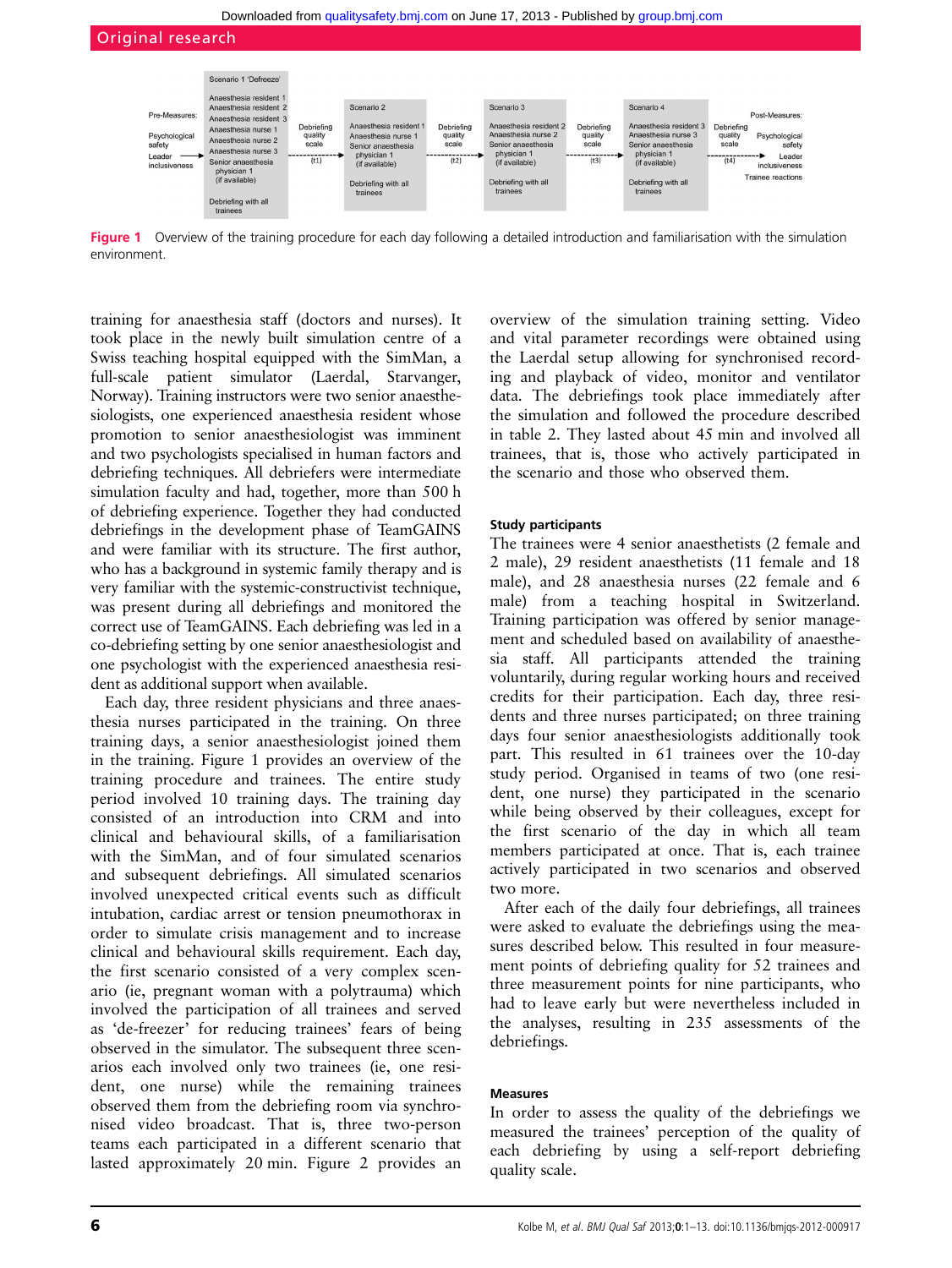

Figure 2 Overview of the simulation training setting.

#### Self-report debriefing quality scale

We developed the self-report debriefing quality scale based on two valid debriefing evaluation measures: The Debriefing Assessment for Simulation in Healthcare  $(DASH)^{26}$  and the Observational Structured Assessment of Debriefing (OSAD).<sup>33</sup> We based our debriefing quality on these measures because they are in line with current training-related learning models,<sup>70</sup> quantify the quality of a debriefing in a comprehensive way and explicitly focus on the utility and applicability of the debriefing rather than merely assessing whether trainees liked the debriefing—this is an important advantage because utility judgements are more strongly related to learning and performance than affective reactions.<sup>74</sup> We decided not to use the original measures because (A) both had existed in English only and because (B) we assumed that as behaviourally anchored rating scales they would have required more time to complete than we had available between the four simulated cases. Instead, we decided to merge the components of DASH and OSAD into a self-report debriefing scale to capture learners' reactions to the debriefing as comprehensively as possible within the time constraints given in our simulation training environment. Our intention was to assess as many facets of this reaction as possible. Therefore, it seemed plausible not to solely use a single measure but two measures which, although significantly overlapping, have the potential to grasp a broader spectrum of debriefing quality. We used the wording of the six elements of the DASH Student Version<sup>26</sup> (eg, 'The instructor set the stage for an engaging learning experience.') and the wording of the maximum ratings of the eight facets of the  $OSAD<sup>33</sup>$  (eg, 'Establishes and maintains rapport throughout; uses a non- threatening but

honest approach, creating a psychologically safe environment') as basis for phrasing the German items. All items including their respective sources are depicted in table 3. Each item was rated on a 5-point Likert scale anchored at 1 (strongly disagree) and 5 (strongly agree). With respect to reliability, we tested this scale for internal consistency which was fairly high across all four measurement points (all Cronbach's  $\alpha$ >0.90). With respect to validity, we assumed that the scale would have sufficient content validity because we designed it based on two validated measures. We also tested for convergent and discriminant validity. Convergent validity was tested by investigating the scale's correlation with the overall reactions to the training. We assumed that the assessment of the debriefing quality would be closely related to the overall reaction to the training and expected a positive correlation between these measures. Discriminant validity was tested by investigating the scale's correlation with the measures of psychological safety and leader inclusiveness. We assumed that the assessment of the debriefing quality would be neither closely related to team psychological safety nor to the perception of leader inclusiveness and expected no significant correlation between these measures.

#### Trainee reactions

To assess trainees' overall reactions to the training we used a German version of a scale measuring trainee's reactions to the training.<sup>3</sup> This scale contained nine items which were rated on a 6-point Likert scale ranging from 1 (strongly disagree) to 6 (strongly agree) and were administered to the trainees after the last debriefing. Sample items are 'The training was an effective use of my time' and 'The training was well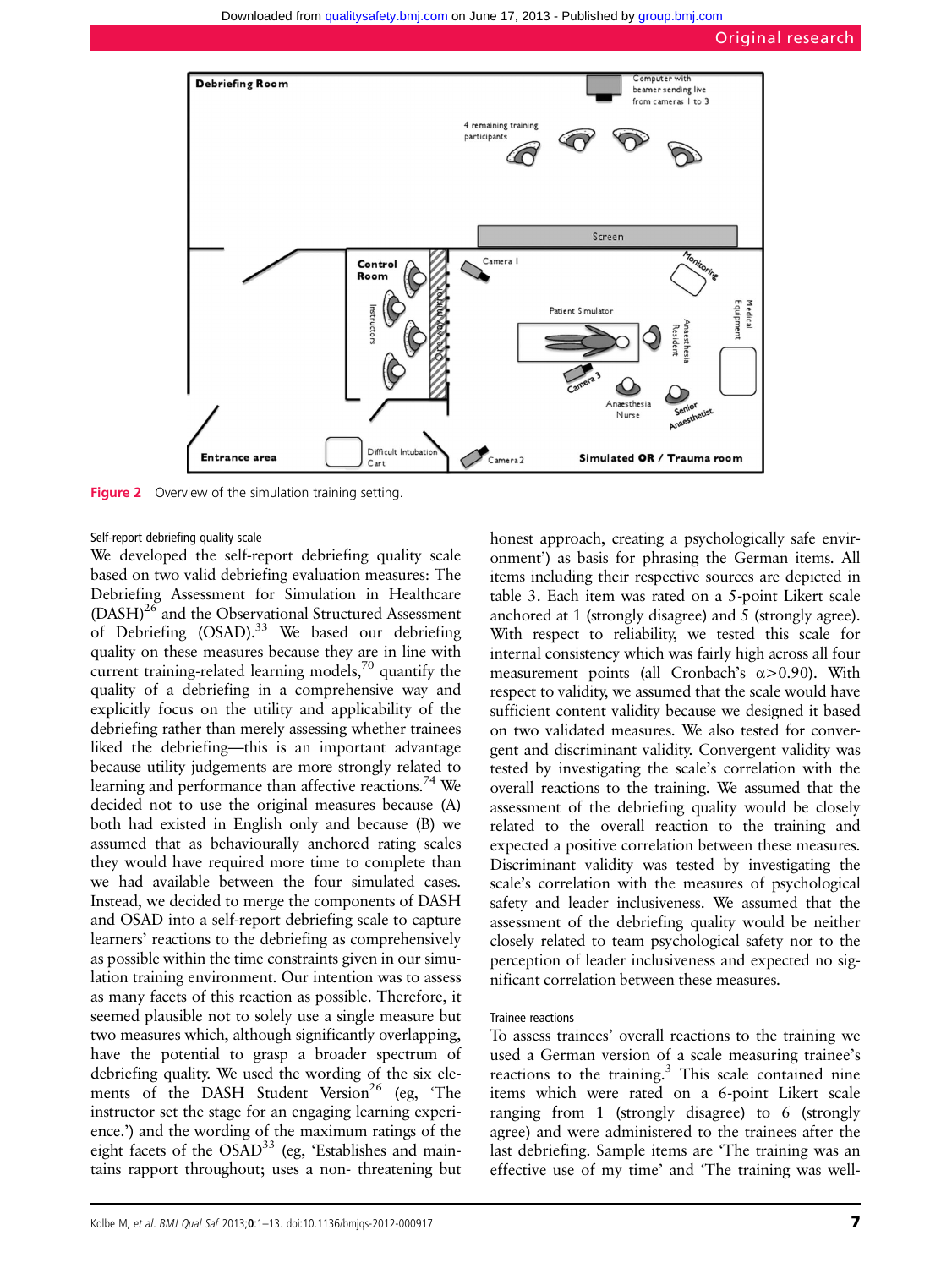**Table 3** Items of the self-report debriefing quality scale as well as respective sources

| <b>Item</b> |                                                                                                                                                                                                               | Source                                                  |
|-------------|---------------------------------------------------------------------------------------------------------------------------------------------------------------------------------------------------------------|---------------------------------------------------------|
| 1           | Establishes and maintains rapport<br>throughout; uses a non-threatening<br>but honest approach, creating a<br>psychologically safe environment                                                                | OSAD <sup>33</sup><br>-Approach                         |
| 2           | Explains purpose of debrief and<br>clarifies expectations and objectives<br>from the learner(s) at the start                                                                                                  | OSAD <sup>33</sup> -Establishes<br>learning environment |
| 3           | Encourages participation of learner(s)<br>through use of open-ended questions;<br>invites learner(s) to actively contribute<br>to discussion                                                                  | OSAD <sup>33</sup> -Engagement<br>of learners           |
| 4           | Fully explores learner(s)'s reaction to<br>the event, dealing appropriately with<br>learner(s) who are unhappy                                                                                                | OSAD <sup>33</sup> -Reaction                            |
| 5           | Encourages learner(s) to self-reflect<br>upon what happened using a step by<br>step approach                                                                                                                  | OSAD <sup>33</sup> -Descriptive<br>Reflection           |
| 6           | Helps learner(s) to explore reasons and<br>consequences of actions, identifying<br>specific examples and relating to<br>previous experience                                                                   | OSAD <sup>33</sup> -Analysis                            |
| 7           | Provides objective feedback on clinical<br>(technical) and teamwork skills;<br>identifies positive behaviours in<br>addition to performance gaps,<br>specifically targeting behaviours that<br>can be changed | OSAD <sup>33</sup> -Diagnosis                           |
| 8           | Reinforces key learning points<br>identified by learner(s) and highlights<br>how strategies <sup>33</sup> for improvement<br>could be applied to future clinical<br>practice                                  | OSAD <sup>33</sup> -Application                         |
| 9           | The instructor set the stage for an<br>engaging learning experience.                                                                                                                                          | DASH <sup>26</sup> -Element 1                           |
| 10          | The instructor maintained an engaging<br>context for learning.                                                                                                                                                | DASH <sup>26</sup> -Element 2                           |
| 11          | The instructor structured the debriefing<br>in an organised way.                                                                                                                                              | DASH <sup>26</sup> -Element 3                           |
| 12          | The instructor provoked indepth<br>discussions that led me to reflect on<br>my performance.                                                                                                                   | DASH <sup>26</sup> -Element 4                           |
| 13          | The instructor identified what I did<br>well or poorly-and why.                                                                                                                                               | DASH <sup>26</sup> -Element 5                           |
| 14          | The instructor helped me see how to<br>improve or how to sustain good<br>performance.                                                                                                                         | DASH <sup>26</sup> -Element 6                           |

DASH, Debriefing Assessment for Simulation in Healthcare; OSAD, Observational Structured Assessment of Debriefing.

organised'. As the scale was originally published in English, the second author translated them into German and an independent interpreter backtranslated it to ensure its validity.<sup>75</sup> Cronbach's α was 0.87.

# Psychological safety

Six items from the validated German translation<sup>76</sup> of Edmondson's<sup>65</sup> psychological safety scale—adapted to the clinical context—were administered before the

first (ie, premeasure) and after the last debriefing (ie, postmeasure). Notably, this scale measured how safe the trainees felt taking an interpersonal risk within their usual teams, not during the training. Sample items are: 'Everyone is able to bring up problems and tough issues'; 'When someone makes a mistake it is always held against him' (reverse coded to mitigate response set bias). One item of the scale 'It is safe to take a risk in my team' was excluded from the scale because it had significantly reduced the scale's internal consistency. Items were rated on a 5-point Likert scale ranging from 1 (strongly disagree) to 5 (strongly agree); reliability analyses of trainees' agreement resulted in moderate but acceptable Cronbach's  $\alpha$  values of 0.69.

## Leader inclusiveness

To measure the level of perceived leader inclusiveness before the first (ie, premeasure) and after the last debriefing (ie, postmeasure), we applied Nembhard and Edmondson's <sup>72</sup> three item scale (eg, 'My superiors ask for my ideas and opinions') and adapted it slightly to fit the anaesthesia team training context. Again, items were rated on a 5-point Likert scale ranging from 1 (strongly disagree) to 5 (strongly agree); reliability analyses resulted in Cronbach's  $\alpha$ values of 0.73. Again, the second author translated them into German and an independent interpreter back-translated it to ensure its validity.<sup>75</sup>

# RESULTS

Trainees' mean age was 39 years for the senior anaesthesia physicians, 31 years for the anaesthesia residents and 36 years for the anaesthesia nurses. Mean years of work experience was 10 years for the senior anaesthetists, 2 years for the anaesthesia residents and 7.5 years for the anaesthesia nurses (table 4).

#### Validity of self-report debriefing quality scale

Table 5 shows the descriptive statistics and intercorrelations among the study variables. To test for the debriefing quality scale's convergent validity we investigated how it related to more general training perceptions, that is, the trainee reaction scale. We correlated the four measurement points of the debriefing quality

#### Table 4 Overview of trainees' demographics

|                                 | Age          | Sex         |               | Work<br>experience in<br><b>vears</b> |
|---------------------------------|--------------|-------------|---------------|---------------------------------------|
| <b>Professional</b><br>function | Mean (SD)    | <b>Male</b> | <b>Female</b> | Mean (SD)                             |
| Anaesthesia nurse               | 36.11 (9.37) | 6           | 22            | 7.49(9.30)                            |
| Anaesthesia<br>resident         | 31.28 (3.50) | 18          | 11            | 2.06(1.85)                            |
| Senior anaesthesia<br>physician | 38.50 (4.65) |             | $\mathfrak z$ | 10 (4.24)                             |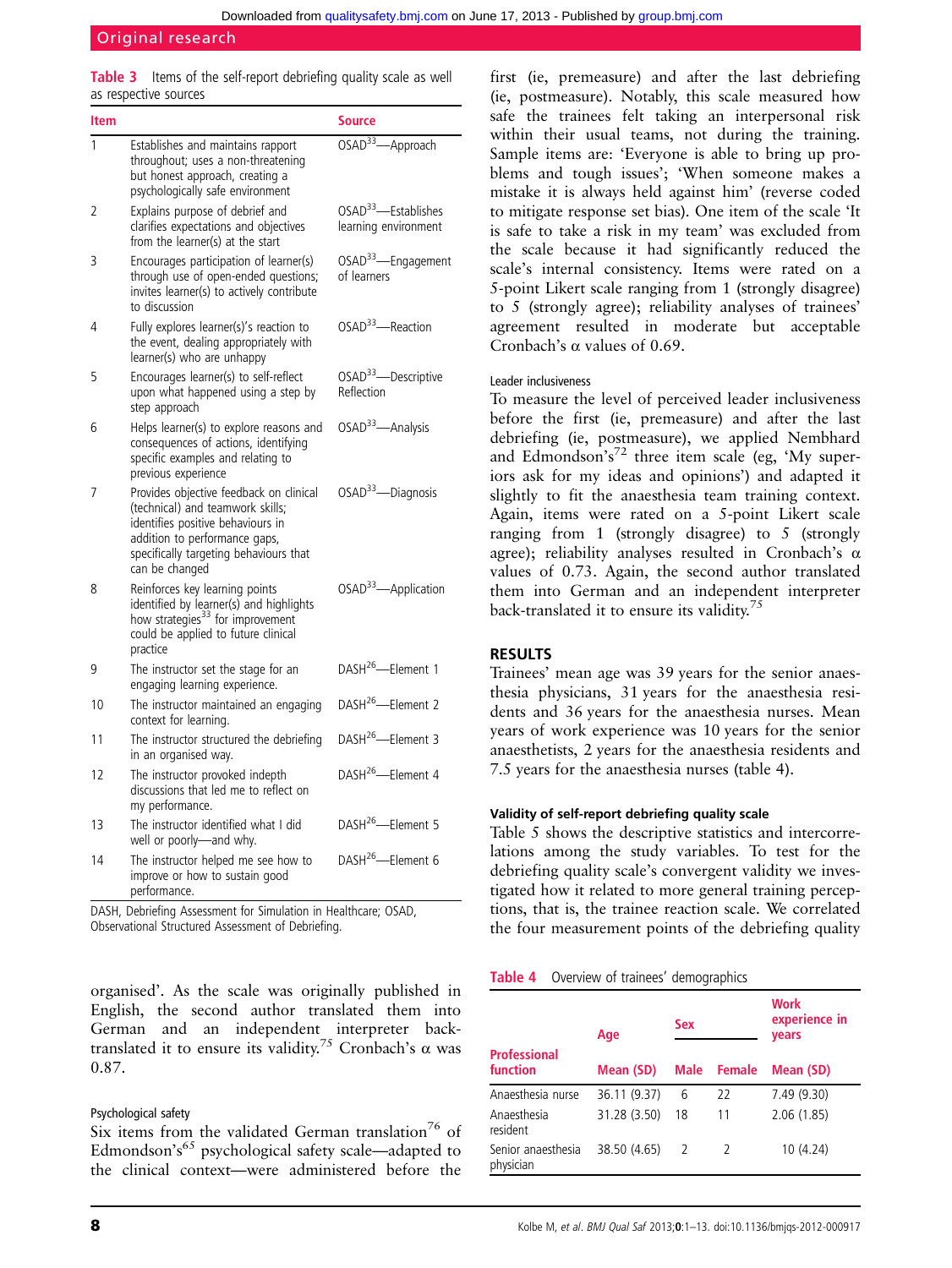| Table 5 Means, SDs and intercorrelations among study variables |       |      |          |                   |                                                                                                                                                                                                                                                                                                                                                      |                                                                                                                                                                                                                                                                        |                                                                                                                                                                                                                                                                                                                              |           |                                                                                                                                                                                                                                                                                                                                                      |                                                          |   |                              |          |          |          |
|----------------------------------------------------------------|-------|------|----------|-------------------|------------------------------------------------------------------------------------------------------------------------------------------------------------------------------------------------------------------------------------------------------------------------------------------------------------------------------------------------------|------------------------------------------------------------------------------------------------------------------------------------------------------------------------------------------------------------------------------------------------------------------------|------------------------------------------------------------------------------------------------------------------------------------------------------------------------------------------------------------------------------------------------------------------------------------------------------------------------------|-----------|------------------------------------------------------------------------------------------------------------------------------------------------------------------------------------------------------------------------------------------------------------------------------------------------------------------------------------------------------|----------------------------------------------------------|---|------------------------------|----------|----------|----------|
| <b>Measure</b>                                                 |       | SD   |          |                   |                                                                                                                                                                                                                                                                                                                                                      | 4                                                                                                                                                                                                                                                                      | m                                                                                                                                                                                                                                                                                                                            | $\bullet$ |                                                                                                                                                                                                                                                                                                                                                      | ∞                                                        | ෨ | ă                            |          | 12       | ≅        |
| . Age (in years)                                               | 33.97 | 7.30 |          |                   |                                                                                                                                                                                                                                                                                                                                                      |                                                                                                                                                                                                                                                                        |                                                                                                                                                                                                                                                                                                                              |           |                                                                                                                                                                                                                                                                                                                                                      |                                                          |   |                              |          |          |          |
| 2. Sex $(1 = male; 2 = female)$                                | 1.57  | 0.50 | 0.20     |                   |                                                                                                                                                                                                                                                                                                                                                      |                                                                                                                                                                                                                                                                        |                                                                                                                                                                                                                                                                                                                              |           |                                                                                                                                                                                                                                                                                                                                                      |                                                          |   |                              |          |          |          |
| 3. Job role (-1=nurse; 1=doctor)                               | 0.08  | S.   | $-0.27*$ | $-0.40**$         |                                                                                                                                                                                                                                                                                                                                                      |                                                                                                                                                                                                                                                                        |                                                                                                                                                                                                                                                                                                                              |           |                                                                                                                                                                                                                                                                                                                                                      |                                                          |   |                              |          |          |          |
| 4. Work experience (in years)                                  | 5.08  |      | $0.81**$ | 0.24              | $-0.32*$                                                                                                                                                                                                                                                                                                                                             |                                                                                                                                                                                                                                                                        |                                                                                                                                                                                                                                                                                                                              |           |                                                                                                                                                                                                                                                                                                                                                      |                                                          |   |                              |          |          |          |
| 5. Trainee reactions                                           | 5.27  | 0.44 | 0.10     | 0.23              |                                                                                                                                                                                                                                                                                                                                                      | 0.08                                                                                                                                                                                                                                                                   |                                                                                                                                                                                                                                                                                                                              |           |                                                                                                                                                                                                                                                                                                                                                      |                                                          |   |                              |          |          |          |
| 6. Psychological safety (pre)                                  | 3.36  | 0.63 | 0.00     | $-0.10$           |                                                                                                                                                                                                                                                                                                                                                      |                                                                                                                                                                                                                                                                        |                                                                                                                                                                                                                                                                                                                              |           |                                                                                                                                                                                                                                                                                                                                                      |                                                          |   |                              |          |          |          |
| 7. Psychological safety (post)                                 | 3.48  | 0.55 | 0.00     | $-0.10$           |                                                                                                                                                                                                                                                                                                                                                      |                                                                                                                                                                                                                                                                        |                                                                                                                                                                                                                                                                                                                              |           |                                                                                                                                                                                                                                                                                                                                                      |                                                          |   |                              |          |          |          |
| 8. Leader inclusiveness (pre)                                  | 3.21  | 0.68 | $-0.05$  | 0.00              |                                                                                                                                                                                                                                                                                                                                                      |                                                                                                                                                                                                                                                                        |                                                                                                                                                                                                                                                                                                                              |           |                                                                                                                                                                                                                                                                                                                                                      |                                                          |   |                              |          |          |          |
| 9. Leader inclusiveness (post)                                 | 3.33  | 0.56 | $-0.06$  | 0.05              |                                                                                                                                                                                                                                                                                                                                                      |                                                                                                                                                                                                                                                                        |                                                                                                                                                                                                                                                                                                                              |           |                                                                                                                                                                                                                                                                                                                                                      |                                                          |   |                              |          |          |          |
| 10. Debriefing (t1)                                            | 4.02  | 0.49 | 0.04     | $\overline{0.11}$ |                                                                                                                                                                                                                                                                                                                                                      |                                                                                                                                                                                                                                                                        |                                                                                                                                                                                                                                                                                                                              |           |                                                                                                                                                                                                                                                                                                                                                      |                                                          |   |                              |          |          |          |
| 11. Debriefing (t2)                                            | 4.18  | 0.45 | 0.03     | 0.14              |                                                                                                                                                                                                                                                                                                                                                      |                                                                                                                                                                                                                                                                        |                                                                                                                                                                                                                                                                                                                              |           |                                                                                                                                                                                                                                                                                                                                                      |                                                          |   | $0.92**$                     |          |          |          |
| 12. Debriefing (t3)                                            | 4.30  | 0.44 | 0.01     | 0.18              | $\begin{array}{cccc}\n-0.01 \\ -0.12 \\ -0.06 \\ -0.05 \\ -0.07 \\ -0.07 \\ -0.04 \\ -0.04 \\ -0.04 \\ -0.04 \\ -0.04 \\ -0.04 \\ -0.04 \\ -0.04 \\ -0.04 \\ -0.04 \\ -0.04 \\ -0.04 \\ -0.04 \\ -0.04 \\ -0.04 \\ -0.04 \\ -0.04 \\ -0.04 \\ -0.04 \\ -0.04 \\ -0.04 \\ -0.04 \\ -0.04 \\ -0.04 \\ -0.04 \\ -0.04 \\ -0.04 \\ -0.04 \\ -0.04 \\ -0$ | $\begin{array}{c} 0.000\\ 0.000\\ 0.01\\ -0.12\\ 0.000\\ 0.000\\ 0.000\\ 0.000\\ 0.000\\ 0.000\\ 0.000\\ 0.000\\ 0.000\\ 0.000\\ 0.000\\ 0.000\\ 0.000\\ 0.000\\ 0.000\\ 0.000\\ 0.000\\ 0.000\\ 0.000\\ 0.000\\ 0.000\\ 0.000\\ 0.000\\ 0.000\\ 0.000\\ 0.000\\ 0.00$ | $\begin{array}{ll} 0.13 \\ 0.13 \\ 0.37 {~} * \\ 0.37 {~} * \\ 0.48 {~} * \\ 0.55 {~} * \\ 0.55 {~} * \\ 0.55 {~} * \\ 0.57 {~} * \\ 0.57 {~} * \\ 0.57 {~} * \\ 0.57 {~} * \\ 0.57 {~} * \\ 0.57 {~} * \\ 0.57 {~} * \\ 0.57 {~} * \\ 0.57 {~} * \\ 0.57 {~} * \\ 0.57 {~} * \\ 0.57 {~} * \\ 0.57 {~} * \\ 0.57 {~} * \\ $ |           | $\begin{array}{cccc}\n-0.13 \\ -0.14 \\ -0.15 \\ -0.05 \\ -0.01 \\ -0.01 \\ -0.01 \\ -0.01 \\ -0.01 \\ -0.01 \\ -0.01 \\ -0.01 \\ -0.01 \\ -0.01 \\ -0.01 \\ -0.01 \\ -0.01 \\ -0.01 \\ -0.01 \\ -0.01 \\ -0.01 \\ -0.01 \\ -0.01 \\ -0.01 \\ -0.01 \\ -0.01 \\ -0.01 \\ -0.01 \\ -0.01 \\ -0.01 \\ -0.01 \\ -0.01 \\ -0.01 \\ -0.01 \\ -0.01 \\ -0$ | $0.76**$<br>$0.31**$<br>$0.35**$<br>$0.35**$<br>$0.35**$ |   |                              | $0.96**$ |          |          |
| 13. Debriefing (t4)                                            | 4.40  | 0.41 | 0.10     | 0.16              |                                                                                                                                                                                                                                                                                                                                                      |                                                                                                                                                                                                                                                                        |                                                                                                                                                                                                                                                                                                                              |           |                                                                                                                                                                                                                                                                                                                                                      |                                                          |   | $0.88**$<br>0.77**<br>0.94** | $0.89**$ | $0.93**$ |          |
| 14. Mean debriefing over t1 to t4                              | 4.22  | 0.43 | 0.03     |                   | $-0.05$                                                                                                                                                                                                                                                                                                                                              | 0.05                                                                                                                                                                                                                                                                   |                                                                                                                                                                                                                                                                                                                              |           |                                                                                                                                                                                                                                                                                                                                                      |                                                          |   |                              | $0.99**$ | $0.98**$ | $0.93**$ |
| Note: *p<0.01 (two-tailed), **p<0.05 (two-tailed)              |       |      |          |                   |                                                                                                                                                                                                                                                                                                                                                      |                                                                                                                                                                                                                                                                        |                                                                                                                                                                                                                                                                                                                              |           |                                                                                                                                                                                                                                                                                                                                                      |                                                          |   |                              |          |          |          |

scale with the trainee reaction scale. We found that the four measurement points of the debriefing quality scale positively correlated with the trainee reaction scale (all  $r > 0.48$ ,  $p < 0.01$ ; table 5).

To test for the debriefing quality scale's discriminant validity, we correlated the four measurement points of this scale with the scales measuring psychological safety and leader inclusiveness. Premeasured leader inclusiveness significantly correlated with the four measurement points (all  $r > 0.31$ ,  $p < 0.05$ ), but there were no significant correlations with premeasured and postmeasured psychological safety as well as with postmeasured leader inclusiveness (all r<0.17, p>0.23; table 5).

# Evaluation of TeamGAINS debriefings

Trainees evaluated the debriefings as highly positive  $(M=4.22, SD=0.43)$  overall as during all four points of measurement (table 5). We found no significant relationships between age, sex, years of work experience, job role (ie, doctor vs. nurse) and debriefing quality (all  $r < 0.19$ ,  $p > 0.17$ ).

With respect to psychological safety and leader inclusiveness, we assumed that they would increase after the debriefings. We computed two two-sided paired t-tests. The results indicate that psychological safety significantly increased from t1 (M=3.36, SD=0.63) to t2 (M=3.48, SD=0.54); t(59)= $-2.26$ , p=0.028 (95% CI −0.22 to −0.01). Likewise, leader inclusiveness increased from  $t1$  (M=3.21, SD=0.68) to t2 (M=3.33, SD=0.56); t(60)=−2.07, p=0.048  $(95\% \text{ CI} - 0.23 \text{ to } -0.003)$ .

# **DISCUSSION**

The purpose of the study was to develop a debriefing structure and framework that integrates three established debriefing techniques and to evaluate this integrated debriefing approach with respect to debriefing quality and potential changes in team psychological safety and leader inclusiveness. We developed TeamGAINS, a hybrid, structured debriefing tool for simulation-based team trainings in healthcare that integrates guided team self-correction<sup>35</sup> and advocacy-inquiry<sup>19</sup> both being state-of-the-art debriefing methods, as well as systemic-constructivist techniques<sup>36</sup> being the least prominent but most promising approach for exploring dynamic behaviour patterns within the team. By integrating these three different techniques into TeamGAINS and by providing guidance as to when and how to use them we aimed at combining their genuine advantages to exploit the full debriefing potential for exploring relationships between causes and effects of team behaviour during simulations.

We were interested in how useful trainees perceived debriefings conducted with TeamGAINS. We used TeamGAINS for debriefings during 10 one-day simulation-based training sessions of clinical and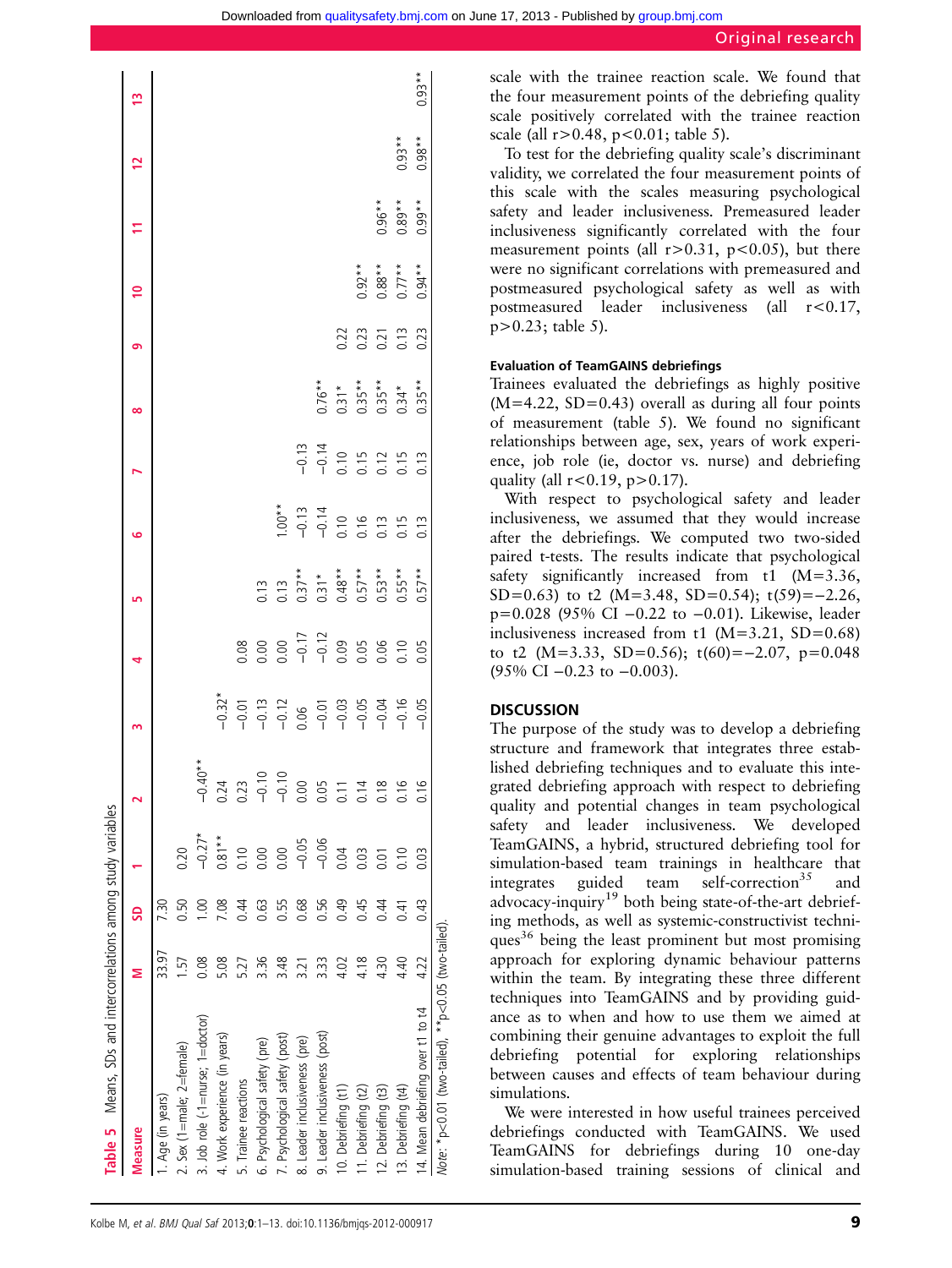behavioural skills for anaesthesia teams. To evaluate the debriefing, we asked trainees to complete a selfreport debriefing quality scale based on the  $DASH^{26}$ and the OSAD<sup>33</sup> after each debriefing. We found that TeamGAINS was very positively evaluated. We also found that these evaluations did not differ with respect to job role, work experience, gender and age of the trainees. This indicates that TeamGAINS could be useful for debriefing doctors as well as nurses with very different levels of experience. We were also interested whether psychological safety and leader inclusiveness—two relevant team-related attitudes—would change over the course of one training day with four simulated cases and respective TeamGAINS-based debriefings. We found that the perception of psychological safety increased significantly, as did the perception of leader inclusiveness. More research is necessary to systematically study the impact of the steps and components of TeamGAINS on the debriefing process itself and on trainees' changes in attitudes and clinical and behavioural skills. Before we point to limitations of our study and suggest future research ideas, we discuss the contributions of our approach to the science of team training.

#### Contributions to the science of team training

We think that providing TeamGAINS as a hybrid debriefing tool, demonstrating its perceived usefulness when used by experienced instructors and indicating the increase in psychological safety and leader inclusiveness during trainings in which TeamGAINS was used, is a promising contribution to research and practice of simulation-based trainings. This contribution is threefold.

First, we think that TeamGAINS contributes to using simulation as a team-training tool. Combining the advantages of guided team self-correction,<sup>35</sup> advocacy-inquiry<sup>19</sup> and systemic-constructivist techniques<sup>36</sup> helps to use the teams' simulation experience to identify, explore and change task- relevant interactions. Based on solid conceptual backgrounds, TeamGAINS offers guidance for simulation instructors with respect to (A) what to train, (B) how to elicit and voice positive and negative performance feedback in a non-threatening but honest way and (C) how to 'walk the talk' of teamwork by explicitly relating team performance gaps during simulation to team interactions and shaping new team interactions to close these performance gaps.

Second, we have demonstrated that it is possible and fruitful to apply concepts from systemic family therapy to train teams via simulation. Systemic-constructivist techniques offer possibilities to surface and change behaviour as a dynamic, interactive phenomenon of mutual influence among individuals rather than as a characteristic supposedly intrinsic to the individual.<sup>41 42</sup> These possibilities had so far been unexplored in the science of team training.

Third, TeamGAINS contributes to the training of action teams, that is teams of highly skilled specialists who work together for brief performance events requiring flexibility and improvisation in an unpredictable context, often under high time pressure and with unstable team membership.<sup>77</sup> As this team type is very prominent in healthcare (eg, trauma, anaesthesia, surgery) and also very risk-prone, it deserves more scientific attention and particularly tailored training.<sup>8</sup> 78 Rather than functioning via long-term planning or team building, action teams rely on adaptive coordination during brief performance sequences.79 80 TeamGAINS offers precise guidance for training this adaptive coordination.

## Limitations and future research needs

It is noteworthy that our evaluation study has several limitations. First, we used a simple evaluation design and could not compare the effects of TeamGAINS with control group debriefings using any other debriefing methods. Second, all results rely on trainees' self-reports. Third, we did not use the original debriefing assessment measures but used them as basis for a self-report debriefing quality scale. This scale had good reliability and reasonable content validity, as it was strongly based on the  $DASH^{26}$  and the  $OSAD<sub>33</sub>$  as well as reasonable convergent and discriminant validity, as it correlated with the scale measuring trainees' overall reactions to the training but not with the scales measuring psychological safety and post-training leader inclusiveness. We therefore conclude that this scale served the purpose for measuring how learners received debriefings conducted via TeamGAINS. Still, our procedure involves limitations (eg, no reliance on behavioural anchors; reduced comparability with other studies) that could be prevented by using the original scales in future research. In addition, future debriefing studies could apply behaviour observation measures to assess debriefing quality, for example via videotaping and subsequent communication analysis (eg, developing an index for depth of reflection based on the number of elicited and changed frames and interaction patterns during a debriefing). This procedure would allow for investigating the immediate effects of each of the components of TeamGAINS, for example, trainees' responses to suggestions from the Reflecting Team. It would also allow for comparing trainees' responses to different TeamGAINS techniques, for example, to circular questions versus to inquiries following advocacies, and for testing for moderating effects of debriefer characteristics (eg, senior vs resident physician, clinician vs nonclinician). The incremental value of combining the three different debriefing techniques (eg, guided team self-correction technique only vs advocacy-inquiry technique only vs both techniques) should be tested via randomised control group designs. This would require the development of a conceptual debriefing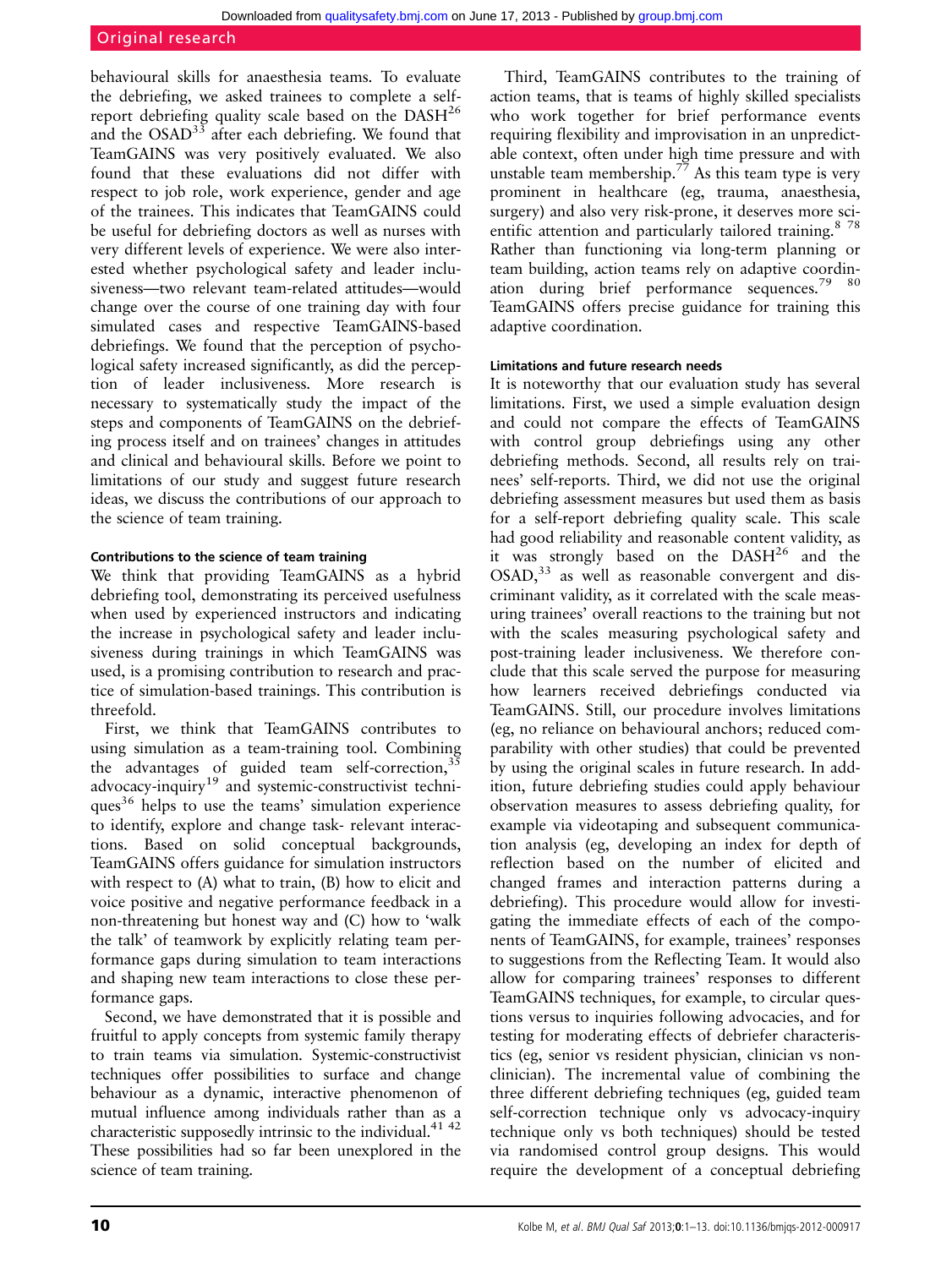model which would allow for deriving hypotheses on the optimal combined use of different debriefing techniques. We also think that more research is needed with respect to the long-term effects of debriefings based on TeamGAINS, for example via follow-up measures of clinical and behavioural skills.

In sum our study allows for concluding that debriefings which were conducted by experienced instructors according to TeamGAINS were well received by trainees and associated with increased psychological safety and leader inclusiveness. We consider this finding an important point of departure for the crucial next steps in detecting the enhanced effectiveness in debriefing that TeamGAINS was designed to promote. These next steps will involve (A) implementing a study design in which debriefing conducted with TeamGAINS is compared with debriefings conducted with other debriefing techniques, (B) developing measures which are sensitive to the detected differences between debriefings conducted via different techniques and (C) applying these measures during the analysis of videotaped debriefings.

#### Application of TeamGAINS

We think that more research and experience is required to learn what simulation instructors need to apply TeamGAINS. As TeamGAINS includes three different debriefing techniques we consider it rather complex, but so is conducting good debriefings. Our purpose for developing TeamGAINS was to offer guidance for simulation instructors by suggesting steps and questions but not to complicate their task. Learning to become a simulation instructor requires teaching, experience, reflection and deliberate practice.<sup>54  $\bar{6}$ 7  $\bar{6}$ 8  $\bar{8}$ 1 On their way to becoming advanced</sup> simulation instructors, instructors may begin with one of the debriefing techniques. With growing experience and confidence they may add more and more techniques to their debriefing repertoire. We fully acknowledge that this learning process needs to be studied and that we, as a next step, need to provide tools that meticulously facilitate this learning process during instructor courses and the use of TeamGAINS during training courses. For example, the 'objective-oriented debriefing' <sup>37</sup> and the most recent 'scripted debriefing' <sup>28</sup> are excellent examples of how to provide instructors with a tailored observation and communication guide based on the scenario's learning objectives. Having that in mind, as a first step we have created a figure for simulation instructors demonstrating TeamGAINS in a hopefully easy-to-follow way (see online supplementary figure 1). Still, TeamGAINS as such may for now be an 'advanced debriefing technique' for intermediate-level and advanced-level simulation instructors. Further research needs to provide insights into what simulation instructors need to incorporate TeamGAINS into their debriefing practice, and if there are any differences with respect to

their professional background (eg, clinicians, psychologists) and how they can be addressed. In our study, TeamGAINS was applied by senior clinicians and expert psychologists—how it can be applied by other professionals with higher and lower levels of simulation-instructor experience remains to be shown.

Despite those significant future research needs, we believe that with TeamGAINS we have provided a promising tool for conducting structured debriefings during simulation-based trainings and for educating simulation instructors in the art and science of debriefing. We hope to have stimulated the use of TeamGAINS and the systematic comparison of its components' effects on the debriefing process itself and on trainees' changes in attitudes and in clinical and behavioural skills.

Acknowledgements We would like to thank Adrian Marty, MD, for his support during the debriefings, Alfons Scherrer for his support during the trainings, and Burkhardt Seifert, PhD, for his statistical advice. We thank the anonymous reviewers for their very helpful feedback on earlier versions of this manuscript. We would also like to thank Jenny W Rudolph, PhD, and Kimberly Smith-Jentsch, PhD, for their very valuable comments on an earlier version of this manuscript.

Contributors MK developed the integrated debriefing approach and was responsible for the original study idea. MK, MW, GG and BG developed the design of the study. AK, MD and BG developed the simulated scenarios and organised the trainings. MK, MW, AK, MD and BG conducted the debriefings and collected the data. MW was responsible for data analysis. MK and MW drafted the manuscript and all authors contributed to its revision. GG and DRS were the principle investigator and co-investigator, respectively.

Funding This study was funded by a grant of the Swiss National Science Foundation (Grant Number 100 014\_138545/1).

Competing interests None.

Ethics approval Ethics Committee of the Canton Zurich, Switzerland.

Provenance and peer review Not commissioned; externally peer reviewed.

#### **REFERENCES**

- 1 Salas E, Rosen MA, King H. Managing teams managing crisis: Principles of teamwork to improve patient safety in the emergency room and beyond. Theor Issues Ergon 2007;8:381–94.
- 2 Awad SS, Fagan SP, Bellows C, et al. Bridging the communication gap in the operating room with medical team training. Am J Surg 2005;190:770-4.
- 3 Baker DP, Gustafson S, Beaubien JM, et al. Medical team training programs in health care. Advances in Patient Safety 2005;4:253–67.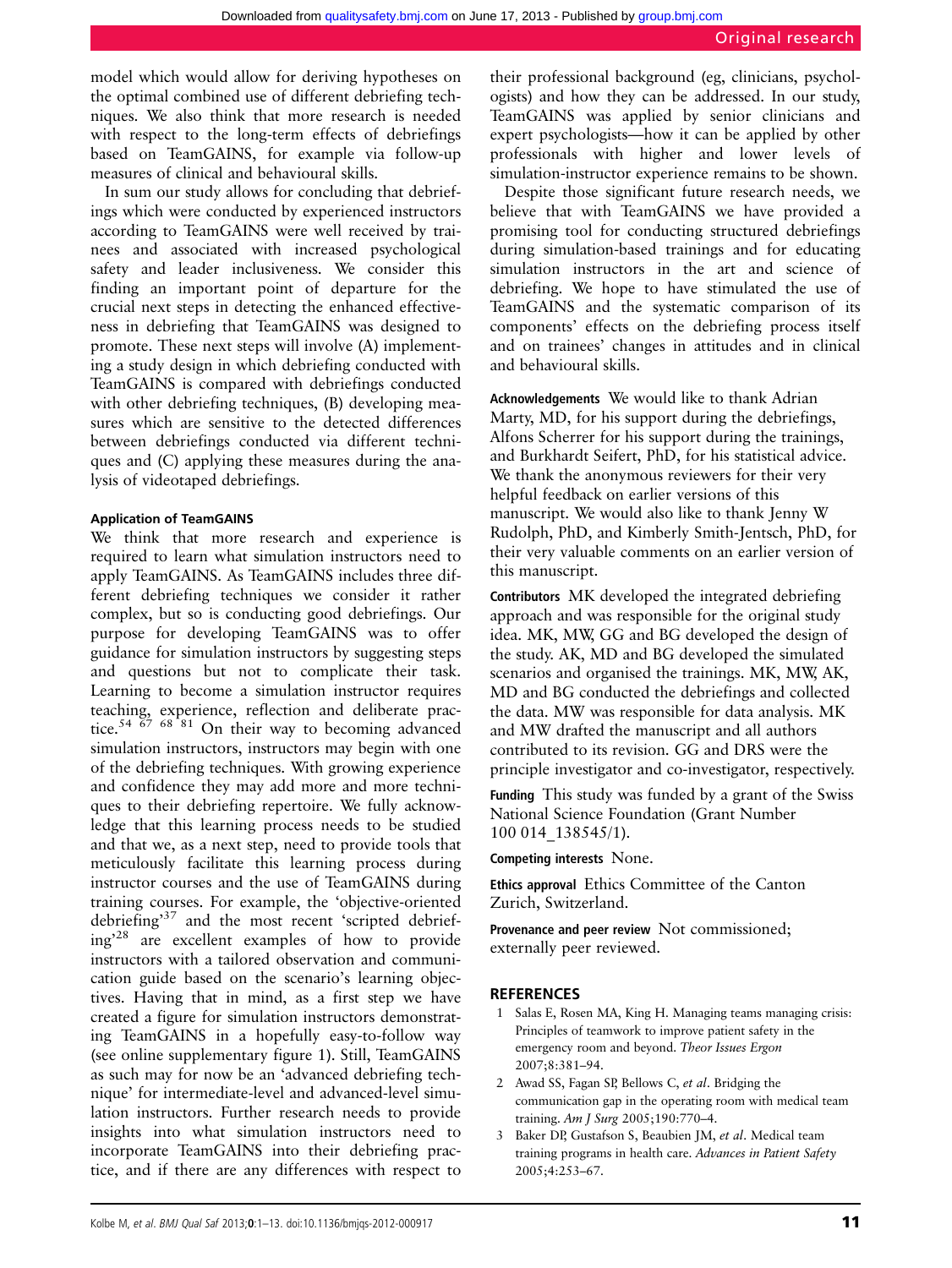- 4 Brannick MT, Fabri PJ, Zayas-Castro J, et al. Evaluation of an error-reduction training program for surgical residents. Acad Med 2009;84:1809–14.
- 5 Davies JM. Medical applications of crew resource management. In: Salas E, Bowers CA, Edens E, eds. Improving Teamwork in Organizations Applications of Resource Management Training. Mahwah, NJ: Lawrence Erlbaum, 2001:265–81.
- 6 Fernandez Castelao E, Russo SG, Cremer S, et al. Positive impact of crisis resource management training on no-flow time and team member verbalisations during simulated cardiopulmonary resuscitation: A randomized controlled trial. Resuscitation 2011;82:1338–43.
- 7 Fletcher G, Flin R, McGeorge P, et al. Rating non-technical skills: Developing a behavioral marker system for use in anaesthesia. Cogn Technol Work 2004:165–71.
- 8 Manser T. Teamwork and patient safety in dynamic domains of healthcare: A review of the literature. Acta Anaesthesiol Scand 2009;53:143–51.
- 9 Salas E, Wilson KA, Burke CS, et al. Does crew resource management training work? An update, an extension, and some critical needs. Hum Factors 2006;48:392–412.
- 10 Aggarwal R, Undre S, Moorthy K, et al. The simulated operating theatre: comprehensive training for surgical teams. Qual Saf Health Care 2004;13:i27–i32.
- 11 Barsuk D, Ziv A, Lin G, et al. Using advanced simulation for recognition and correction of gaps in airway and breathing management skills in prehospital trauma care. Anesth Analg 2005;100:803–9.
- 12 Beaubien JM, Baker DP. The use of simulation for training teamwork skills in health care: how low can you go? Qual Saf Health Care 2004;13:i51–i6.
- 13 Cooper JB, Taqueti VR. A brief history of the development of mannequin simulators for clinical education and training. Qual Saf Health Care 2004;13:i11–i8.
- 14 Gaba DM, Howard SK, Fish KJ, et al. Simulation-based training in anesthesia crisis resource management (ACRM): A decade of experience. Simul Gaming 2001;32:175–93.
- 15 Jha AK, Duncan BW, Bates DW. Simulator-based training and patient safety. In: Shojania KG, Duncan BW, McDonald KM, Wachter RM, eds. Making health care safer: A critical analysis of patient safety practices. Rockville, MD: Evidence Report/ Technology Assessment, Number 43, Agency for Healthcare Research and Quality, 2001:511–8.
- 16 Rosen MA, Salas E, Wilson KA, et al. Measuring team performance in simulation-based training: Adopting best practices for healthcare. Simul Healthc 2008;3:33–41.
- 17 Salas E, Rosen MA, Held JD, et al. Performance measurement in Simulation-Based Training. Simul Gaming 2009;40:328–76.
- 18 Abrahamson S, Denson JS, Wolf RM. Effectiveness of a simulator in training anesthesiology residents. Qual Saf Health Care 2004;13:395–7.
- 19 Rudolph JW, Simon R, Rivard P, et al. Debriefing with good judgement: Combining rigorous feedback with genuine inquiry. Anesthesiol Clin 2007;25:361–76.
- 20 Butler RE. LOFT: Full-mission simulation as crew resource management training. In: Wiener EL, Kanki BG, Helmreich RL, eds. Cockpit resource mangement. San Diego, CA: Academic Press, 1993:231–59.
- 21 Fanning RM, Gaba DM. The role of debriefing in simulation-based learning. Simul Healthc 2007;2:115–25.
- 22 Salas E, Klein C, King H, et al. Debriefing medical teams: 12 evidence-based best practices and tips. Jt Comm J Qual Patient Saf 2008;34:518–27.
- 23 Brett-Fleegler M, Rudolph JW, Eppich WJ, et al. Debriefing assessment for simulation in healthcare. Development and psychometric properties. Simul Healthc 2012;7:288–94.
- 24 Zigmont JJ, Kappus LJ, Sudikoff SN. Theoretical foundations of learning through simulation. Semin Perinatol 2011;35: 47–51.
- 25 Dieckmann P, Friis SM, Lippert A, et al. Goals, success factors, and barriers for simulation-based learning: A qualitative interview study in health care. Simul Gaming 2012;43: 627–47.
- 26 Simon R, Raemer D, Rudolph J. Debriefing Assessment for Simulation in Healthcare© - Student Version, Short Form. Cambridge, MA: Center for Medical Simulation, 2010.
- 27 Ahmed M, Sevdalis N, Paige J, et al. Identifying best practice guidelines for debriefing in surgery: A tri-continental study. Am J Surg 2012;203:523–9.
- 28 Cheng A, Rodgers DL, van der Jagt E, et al. Evolution of the Pediatric Advanced Life Support course: Enhanced learning with a new debriefing tool and Web-based module for Pediatric Advanced Life Support instructors. Crit Care Med 2012;13: 589–95.
- 29 Dismukes RK, Gaba DM, Howard SK. So many roads: Facilitated debriefing in healthcare. Simul Healthc 2006; 1:23–5.
- 30 Raemer D, Anderson M, Cheng A, et al. Research regarding debriefing as part of the learning process. Simul Healthc 2011;6:S52–S7.
- 31 Dismukes RK, McDonnell LK, Jobe KK, et al. What is facilitation and why use it. In: Dismukes RK, Smith GM, eds. Facilitation and debriefing in aviation training and operations. Aldershot, UK: Ashgate, 2000:1–12.
- 32 Wickers MP. Establishing the climate for a successful debriefing. Clinical Simulation in Nursing 2010;6:e83–e6.
- 33 Arora S, Ahmed M, Paige J, et al. Objective Structured Assessment of Debriefing (OSAD): Bringing science to the art of debriefing in surgery. Ann Surg 2012;256:982–8.
- 34 Rall M, Manser T, Howard SK. Key elements of debriefing for simulator training. Eur J Anaesthesiol 2000;17:516-7.
- 35 Smith-Jentsch KA, Cannon-Bowers JA, Tannenbaum S, et al. Guided team self-correction: Impacts on team mental models, processes, and effectiveness. Small Group Research 2008; 39:303–29.
- 36 Kriz WC. A systemic-constructivist approach to the facilitation and debriefing of simulations and games. Simul Gaming 2010;41:663–80.
- 37 Rudolph JW, Simon FB, Raemer DB, et al. Debriefing as formative assessment: Closing performance gaps in medical education. Acad Emerg Med 2008;15:1010–6.
- 38 Rudolph JW, Simon R, Dufresne RL, et al. There's no such thing as "nonjudgmental" debriefing: A theory and method for debriefing with good judgment. Simul Healthc 2006;1:49–55.
- 39 Minuchin S, Nichols MP, Lee W-Y. Assessing families and couples: From symptom to system. Boston: Pearson, 2007.
- 40 Anderson H, Goolishian HA. Human systems as linguistic systems: Preliminary and evolving ideas about implications for clinical theory. Fam Process 1988;27:371–93.
- 41 von Schlippe A, Schweitzer J. Lehrbuch der systemischen Therapie und Beratung [textbook of systemic therapy and counselling]. 10 ed. Göttingen: Vandenhoeck & Ruprecht, 2007.
- 42 Palazzoli Selvini M, Boscolo L, Cecchin G, et al. Hypothesizing–Circularity–Neutrality: Three guidelines for the conductor of the session. Fam Process 1980;19:3–12.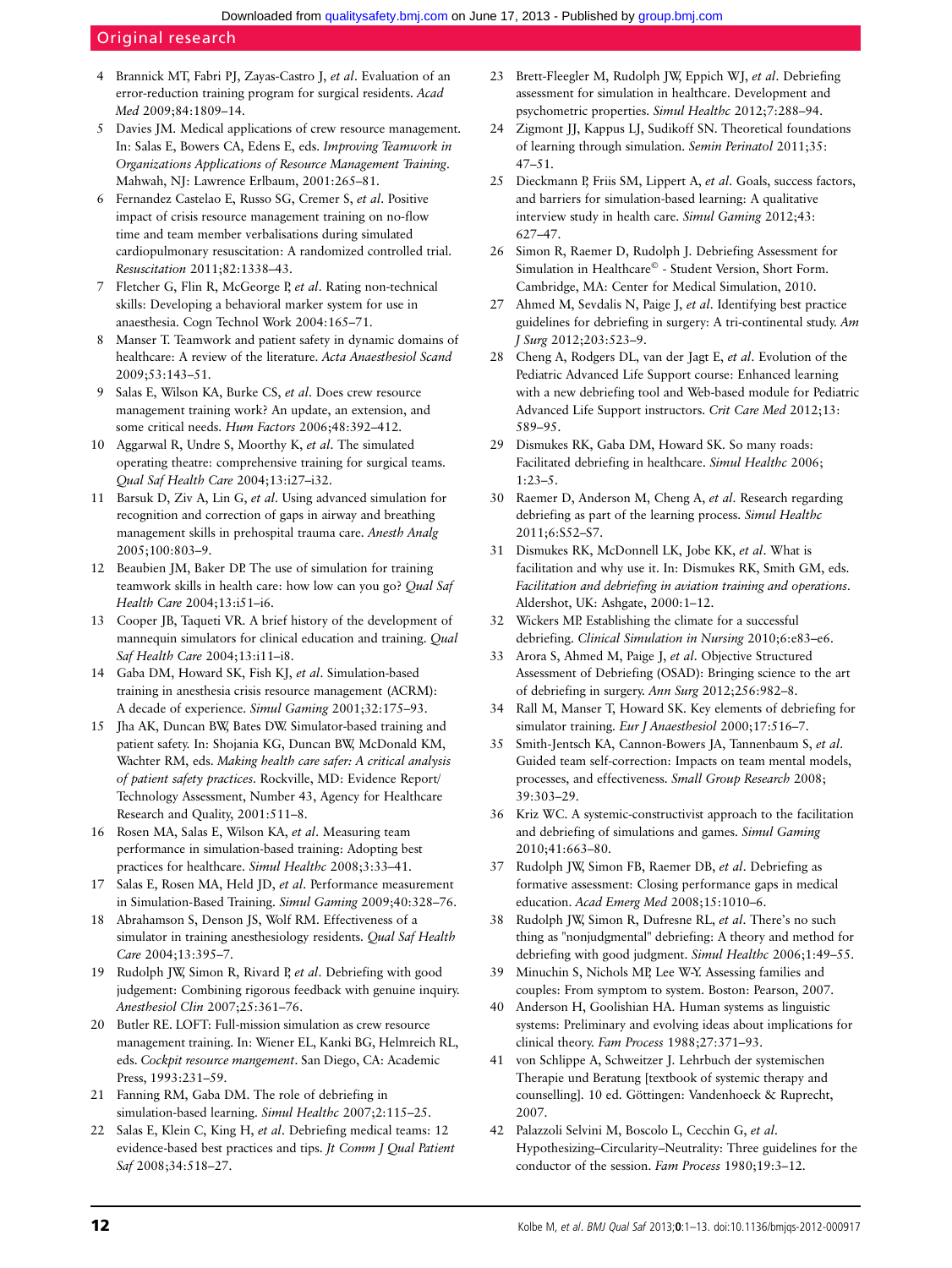- 43 Bertrando P, Cecchin G, Clerici M, et al. Expressed emotion and Milan systemic intervention: A pilot study on families of people with a diagnosis of schizophrenia. J Fam Ther 2006;28:81–102.
- 44 Gilbert DT, Malone PS. The correspondence bias. Psychol Bull 1995;117:21–38.
- 45 Anderson T. The Reflecting Team: Dialoge and meta-dialogue in clinical work. Fam Process 1987;26:415–28.
- 46 Frake C, Dogra N. The use of reflecting teams in educational contexts. Reflective Practice 2006;7:143–9.
- 47 Lebensohn-Chialvo P, Crago M, Shissiak CM. The Reflecting Team: An innovative approach for teaching clinical skills to family practice for residents. Fam Med 2000;32:556-60.
- 48 Kauffeld S, Meyers RA. Complaint and solution-oriented circles in work groups. Eur J Work Organ Psychol 2009;18: 267–94.
- 49 Rudolph JW, Morrison JB, Carroll JS. The dynamics of action-oriented problem solving: Linking interpretation and choice. Academy Manage J 2009;34:733–56.
- 50 Tomm K. Interventive interviewing: Part 11. Reflexive questioning as a means to enable self-healing. Fam Process 1987;26:167–83.
- 51 Zigmont JJ, Kappus LJ, Sudikoff SN. The 3D model of debriefing: Defusing, discovering, and deepening. Semin Perinatol 2011;35:52–8.
- 52 Steinwachs B. How to facilitate a debriefing. Simul Gaming. 1992 June 1, 1992;23:186–95.
- 53 Dieckmann P, Molin Friis S, Lippert A, et al. The art and science of debriefing in simulation: Ideal and practice. Med Teach 2009;31:e287–e94.
- 54 Rudolph JW, Simon R, Raemer DB. Training surgical simulation debriefers. In: Tsuda ST, Scott DJ, Jones DB, eds. Textbook of simulation. Woodbury, CT: Ciné-Med, 2012: 417–24.
- 55 Arafeh JMR, Snyder Hansen S, Nichols A. Debriefing in simulated-based learning. Facilitating a reflective discussion. J Perinat Neonat Nurs 2010;24:302–9.
- 56 Lederman LC. Debriefing: Toward a systematic assessment of theory and practice. Simul Gaming 1992;23:145–60.
- 57 Flanagan B. Debriefing: Theory and techniques. In: Riley RH, editor. Manual of simulation in healthcare. Oxford: Oxford University Press, 2008:155–70.
- 58 Henderson JJ, Popat MT, Latto IP, et al. Difficult Airway Society guidelines for management of the unanticipated difficult intubation. Anaesthesia 2004;59:675–94.
- 59 Tschan F, Semmer NK, Vetterli M, et al. Developing observational categories for group process research based on task and coordination-requirement analysis: Examples from research on medical emergency-driven teams. In: Boos M, Kolbe M, Kappeler P, Ellwart T, eds. Coordination in human and primate groups. Heidelberg: Springer, 2011:93–118.
- 60 Rall M, Glavin R, Flin R. The `10-seconds-for-10-minutes principle' - Why things go wrong and stopping them getting worse. Bulletin of The Royal College of Anaesthetists 2008:2614–6.
- 61 Künzle B, Zala-Mezö E, Kolbe M, et al. Substitutes for leadership in anaesthesia teams and their impact on leadership effectiveness. Eur J Work Organ Psychol 2010;19:505–31.
- 62 Künzle B, Zala-Mezö E, Wacker J, et al. Leadership in anaesthesia teams: The most effective leadership is shared. Qual Saf Health Care 2010;19:1–6.
- 63 Smith-Jentsch KA, Zeisig RL, Acton B, et al. Team Dimensional Training: A strategy for guided team self-correction. In: Cannon-Bowers JA, Salas E, eds. Making decisions under stress Implications for individual and team training. Washington, DC: American Psychological Association, 1998:271–97.
- 64 Dyregrov A. The process in psychological debriefings. J Trauma Stress 1997;10:589–605.
- 65 Edmondson A. Psychological safety and learning behavior in work teams. Adm Sci Q 1999;44:350–83.
- 66 Dieckmann P, Gaba DM, Rall M. Deepening the theoretical foundations of patient simulation as social practice. Simul Healthc 2007;2:183–93.
- 67 Ericsson KA. Deliberate practice and acquisition of expert performance: A general overview. Acad Emerg Med 2008;15:988–94.
- 68 Ericsson KA, Krampe RT, Tesch-Römer C. The role of deliberate practice in the acquisition of expert performance. Psychol Rev 1993;100:363–406.
- 69 Kirkpatrick DL. Evaluation of training. In: Craig RL, editor. Training and development handbook: A guide to human resource development. 3 ed. New York: McGraw-Hill, 1987:301–19.
- 70 Salas E, Cannon-Bowers JA. The science of training: A decade of progress. Annu Rev Psychol 2001;52:471–99.
- 71 Sackett PR, Mullen EJ. Beyond formal experimental design: Towards an expanded view of the training evaluation process. Pers Psychol 1993;46:613–27.
- 72 Nembhard IM, Edmondson AC. Making it safe: The effects of leader inclusiveness and professional status on psychological safety and improvement efforts in health care teams. J Organ Behav 2006;27:941–66.
- 73 Carroll J, Edmondson A. Leading organisational learning in health care. Qual Saf Health Care 2001;11:51-6.
- 74 Alliger GM, Tannenbaum SI, Bennett JW, et al. A meta-analysis of the relations among training criteria. Pers Psychol 1997;50: 341–58.
- 75 Brislin RW. Translation and content analysis of oral and written material. In: Triandis HC, Berry JW, eds. Handbook of cross-cultural psychology. Boston: Allyn & Bacon, 1980: 349–444.
- 76 Baer M, Frese M. Innovation is not enough: Climates for initiative and psychological safety, process innovations, and firm performance. J Organ Behav 2003;24:45–68.
- 77 Sundstrom E, de Meuse KP, Futrell D. Work teams. Applications and effectiveness. American Psychologist 1990;45:120–33.
- 78 Ishak AW, Ballard DI. Time to re-group: A typology and nested phase model for action teams. Small Group Research 2012; 43:3–29.
- 79 Burtscher MJ, Wacker J, Grote G, et al. Managing non-routine events in anesthesia: The role of adaptive coordination. Hum Factors 2010;52:282–94.
- 80 Kolbe M, Burtscher MJ, Manser T, et al. The role of coordination for preventing harm in healthcare groups: Research examples from anaesthesia and an integrated model of coordination for action teams in healthcare. In: Boos M, Kolbe M, Kappeler P, Ellwart T, eds. Coordination in human and primate groups. Heidelberg: Springer; 2011:75–92.
- 81 Schön DA. The reflective practitioner. How professionals think in action. New York, NY: Basic Book, 1983.